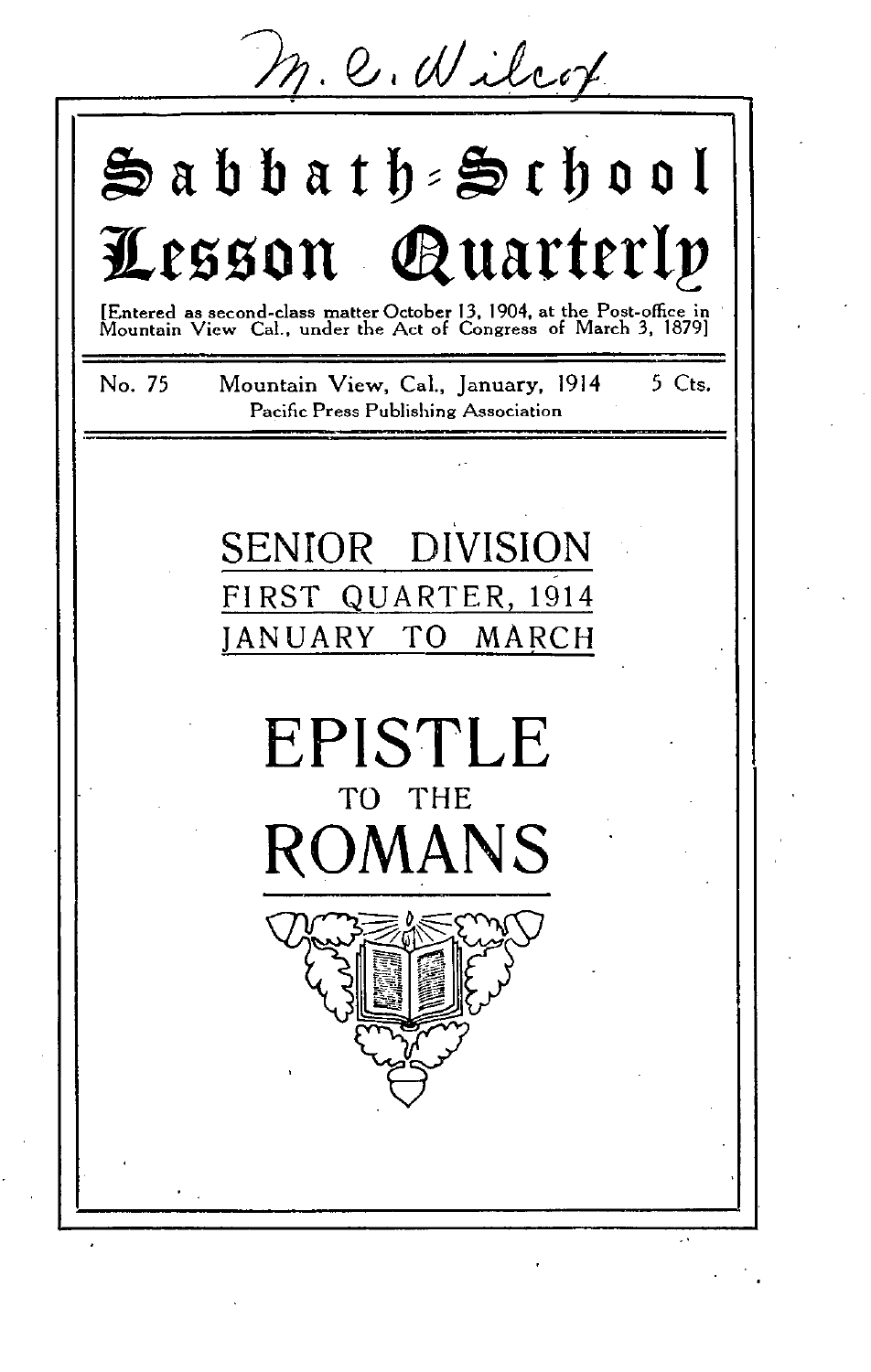# The Sabbath School Worker

# A TWENTY-PAGE MONTHLY JOURNAL

Containing valuable instruction on the various phases of the Sabbath-school work, practical suggestions on organization, teaching, class and general exercises, with helps on current Sabbath-school lessons for the Senior, Intermediate, Primary, and Kindergarten departments. The outline for the S. S. Teachers' Reading Course is given each month. Also many other valuable suggestions for Sabbath-school officers, teachers, parents, and pupils. An invaluable aid to all engaged in Sabbath-school work.

One yearly subscription  $\ldots, \ldots, \ldots, \ldots, \ldots, 50c$ Two or more copies to one address, each  $\dots \dots 35c$ 

No subscription entered for less than one year. Address

# *SABBATH SCHOOL WORKER*

Takoma Park Station Washington, D. C.

# USE "ACTS OF THE APOSTLES" As a Lesson. Help

Four hundred and one pages of "Acts of the Apostles" are •devoted to the life and work of the apostle Paul, and sixty-six of those pages relate to his experiences in Rome. Some of the chapter titles under which these more than four hundred pages appear are:

From Persecutor to Disciple, Days of Preparation, Preaching Among the Heathen, Jew and Gentile, In the Regions Beyond, Thessalonica, Berea and Athens, Corinth, The Thessalonian Let-ters, A Liberal Church, A Consecrated Ministry, Paul 's Last Journey to Jerusalem, "Almost Thou Persuadest Me," In Rome, Caesar's Household, Written from Rome, The Final Arrest, Paul Before Nero, Paul's Last Letter, Condemned to Die

From the foregoing partial list of subjects it will be seen at once how helpful this book will be to the student of the present series of lessons. Bound in cloth, \$1.50; limp leather, \$2.00. Prices 10% higher in Canada. Address your tract society.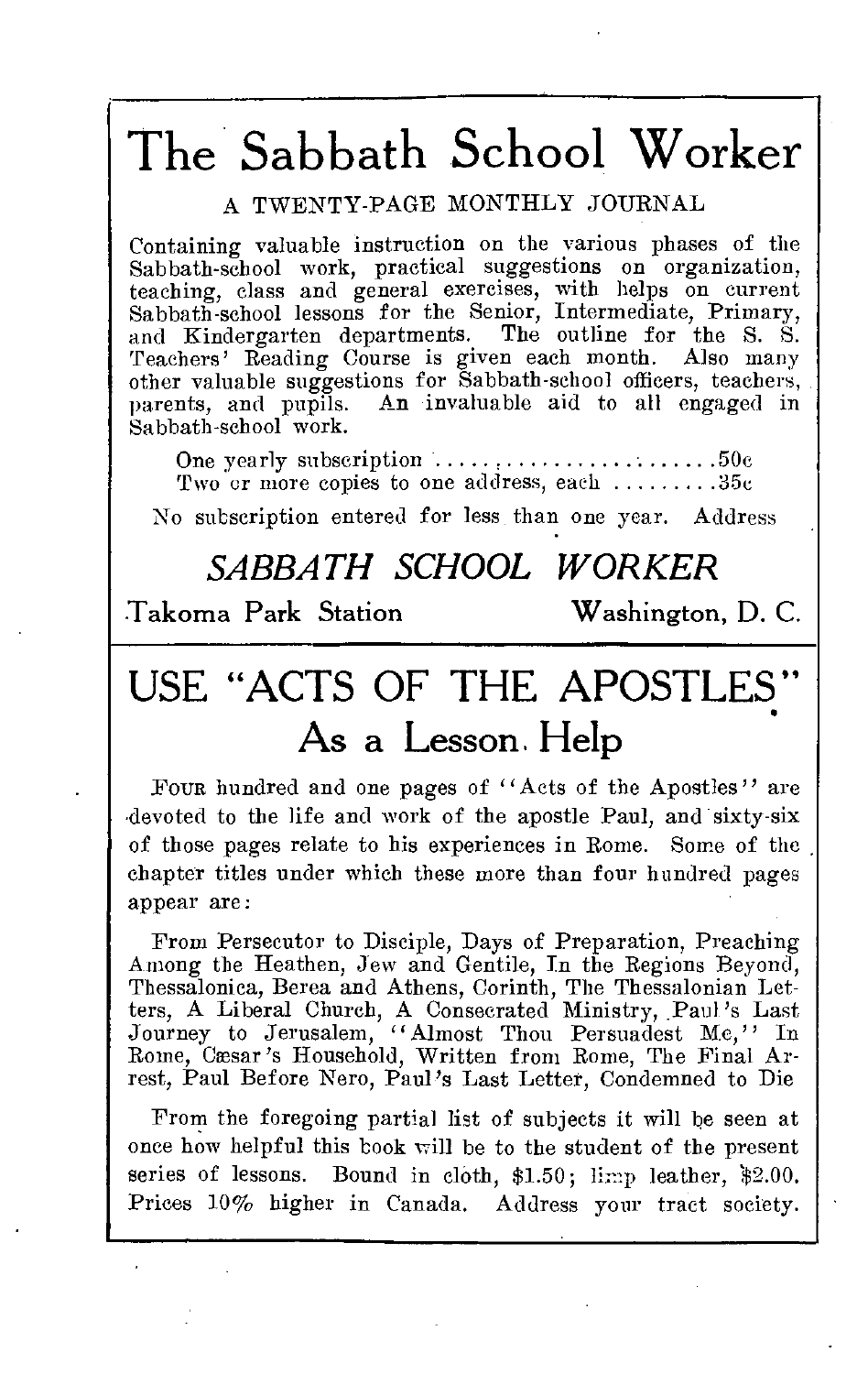# SABBATH-SCHOOL LESSONS

### ON THE

# EPISTLE TO THE ROMANS SENIOR DIVISION FIRST QUARTER, 1914

*LESSON 1* — Baptism and 1ts Meaning

JANUARY 3, 1914

|               | Daily Study Outline         |                                |
|---------------|-----------------------------|--------------------------------|
| <b>SUNDAY</b> | Shall we continue in sin?   | Questions 1-3;<br>note $1$ .   |
| MONDAY        | The significance of baptism | Questions 4-8;<br>notes $2-5$  |
| TUESDAY       | Crucified with Christ       | Questions 9-11;<br>note 6      |
| WEDNESDAY     | Dead to sin; alive unto God | Questions 12-16;<br>notes 7, 8 |
| THURSDAY      | Review of the lesson        |                                |
| FRIDAY        | Supplementary Questions     |                                |

LESSON SCRIPTURE: Rom. 6:1-11.

### Questions

1. What provision has infinite Love made to meet the multiplied sin of the world? Rom. 5 : 20, 21.

2. In view of this, what important questicn does the apostle ask? Rom. 6: 1.

3. What emphatic reply does he make to the question? Verse 2. Note 1.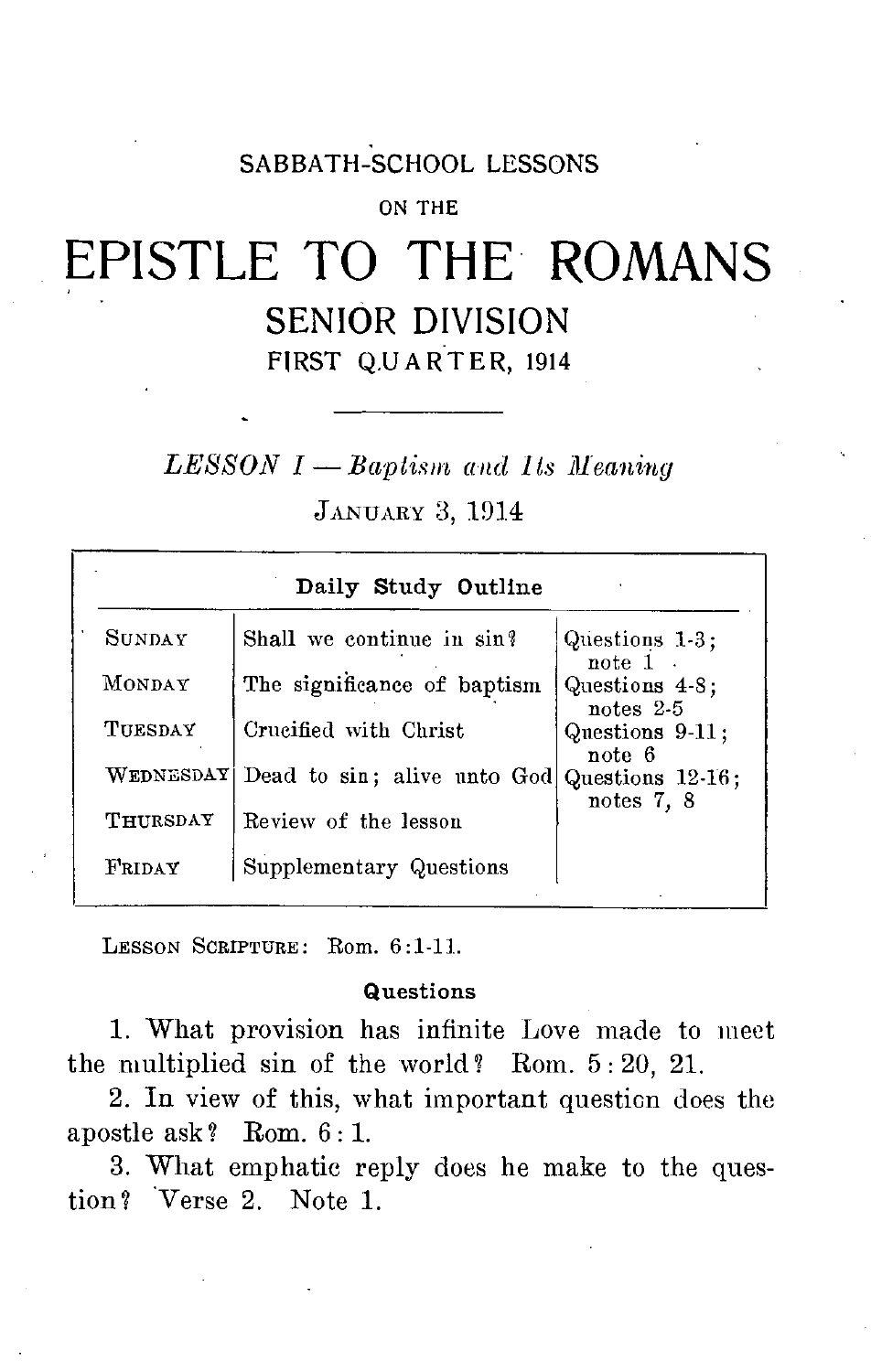4. What should, we know regarding baptism ? Verse 3. Note 2.

. 5. With whom, then, are we buried in baptism? Verse 4, first part. Note 3.

6. What does rising from baptism mean? Verse. 4, last part. Note 4.

 $\sim$  7. Of what is such baptism a pledge? Verse 5. Note 5.

8. What three great facts in the gospel does baptism represent ? 1 Cor. 15 : 3, 4.

9. What of us is crucified, or dies with Christ? Rom.  $6:6$ , first part.

10. For what twofold purpose is the old man of sin crucified? Verse 6, last part. Note 6. ,

11. From what are those who are dead to sin freed or justified ? Verse 7.

12. Of what may we be assured if we die with Christ? Verse 8.

13. What may we know regarding Christ? Why? Verse 9. Note 7.

14. To what did He die? How many times? Verse 10, first part.

15. To whom does He live His life ? Verse 10, second part.

16. What then are we to reckon? Verse 11. Note 8.

### Notes

1. "God forbid."—In other words, it is abhorrent to think of God's forgiving sin in order that man may continue in sin. Sin is evil and only evil; and if 'pardoning grace contributes to the transgression of God's law, God, in granting forgiveness, is working against Himself and His own government. Then, too, the sinner who constantly slights the requirements of God is hardening his own heart against both obedience and grace. Rather the pardoned sinner should say, How can I, who am dead to sin,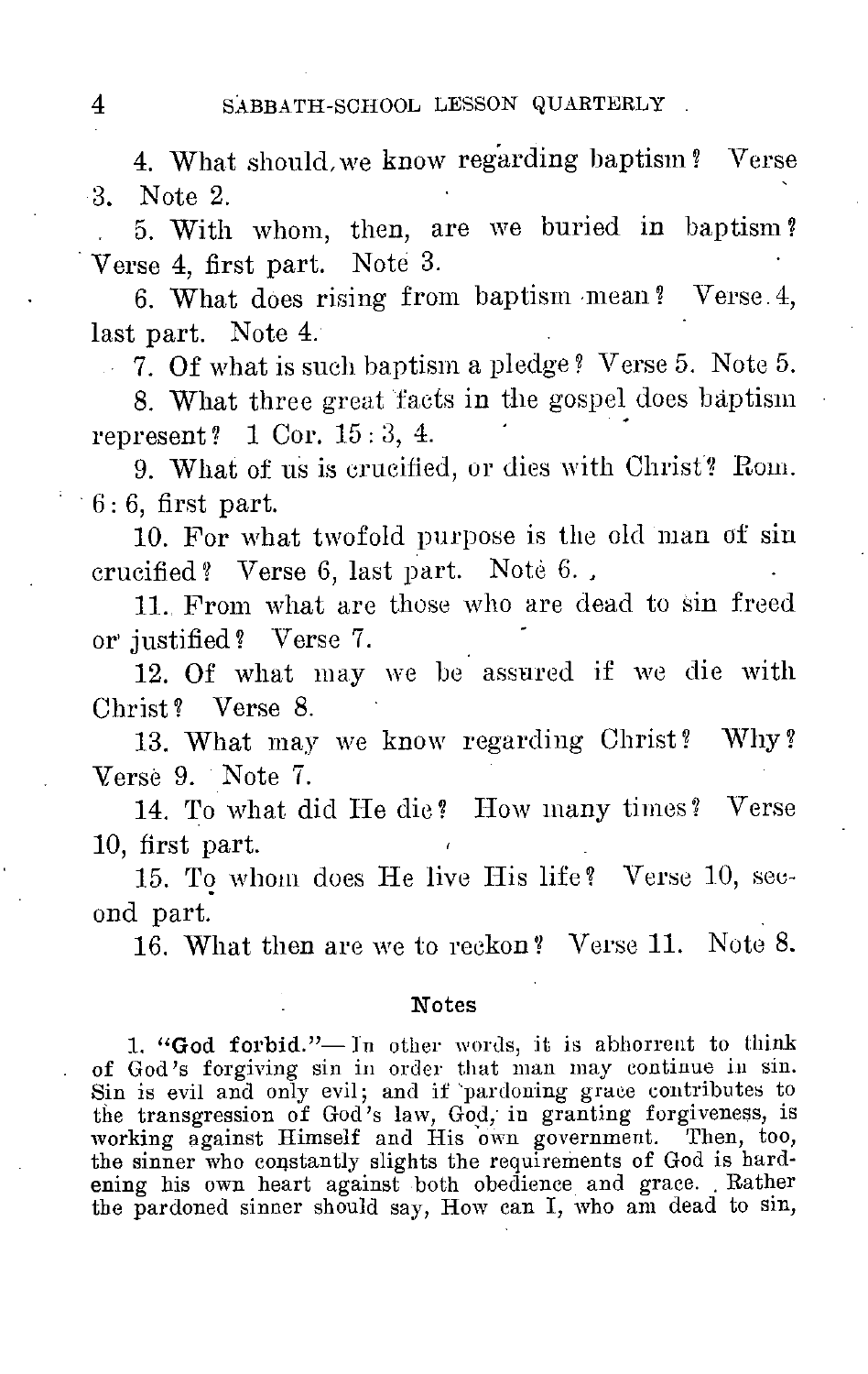whom sin condemned to die, live any longer therein? His grace must not be received in vain. See Titus  $\tilde{2}:11-14$ .

2. "Know ye not?"— The question implies that such ignorance is inexcusable in Christians. All who were baptized into Christ were baptized into His death. He died "for our sins." Gal. 1:4. His death was for us, in our behalf. Baptism shows faith in His death to save us from the sin which causes death.

3. "With Him."— Faith grasps His death for our death, His burial in consequence of sin, for our burial of the old man of sin. We are to reckon the buried man dead.

4. "Like as Christ"— Thank God, our Lord did not stay dead. Joseph's new tomb could not hold Him. He who died bearing the sins of the world could not be held by death, for<br>He was in His own character righteous. Acts 2:24. By the He was in His own character righteous. Acts  $2:24$ . power of an endless life, which is victorious righteousness, Christ came forth from the dead; He bore the character, the glory, of the Father. Rom. 1:4. Even so by that same power we should walk in newness of life.

5. "We shall be also."— Planted in the likeness of Christ's death — dying to sin — we may know that the resurrection of life shall be ours. • Every true baptism in Christ becomes therefore a pledge of the resurrection to life, and is to the world the beginning of a life that witnesses to the power of Christ.

6. "The body of sin."— The body of sin is equivalent to, or essentially connected with, the old man. It is the essential sinfulness of human nature, that which clings like a clog, which binds like a chain, which imprisons the sinner like stone walls and iron bars, unless it is yielded to God, unless it is counted crucified with Christ, and buried forever.

7. "Death hath no more dominion."— It is well for us ever to bear in mind why it is that death has no more dominion. When Jesus died, He died for our sins. He lives by the virtue of righteousness. That righteousness is everlasting; so also is the life. Nor can death hold dominion long over those who are clothed in the righteousness wrought by Christ.

8. "Reckon."-- Christ died for you; "reckon" His death yours. Set it to your account. Count yourself as dying upon the cross, and the old man of sin buried forever. Jesus was raised from the dead for your justification; "reckon" His life yours, and by the power of that endless life triumph over sin.

### Supplementary Questions for Home Study

1. For what purpose does God bestow His grace?

2. What does it mean to receive His grace in vain?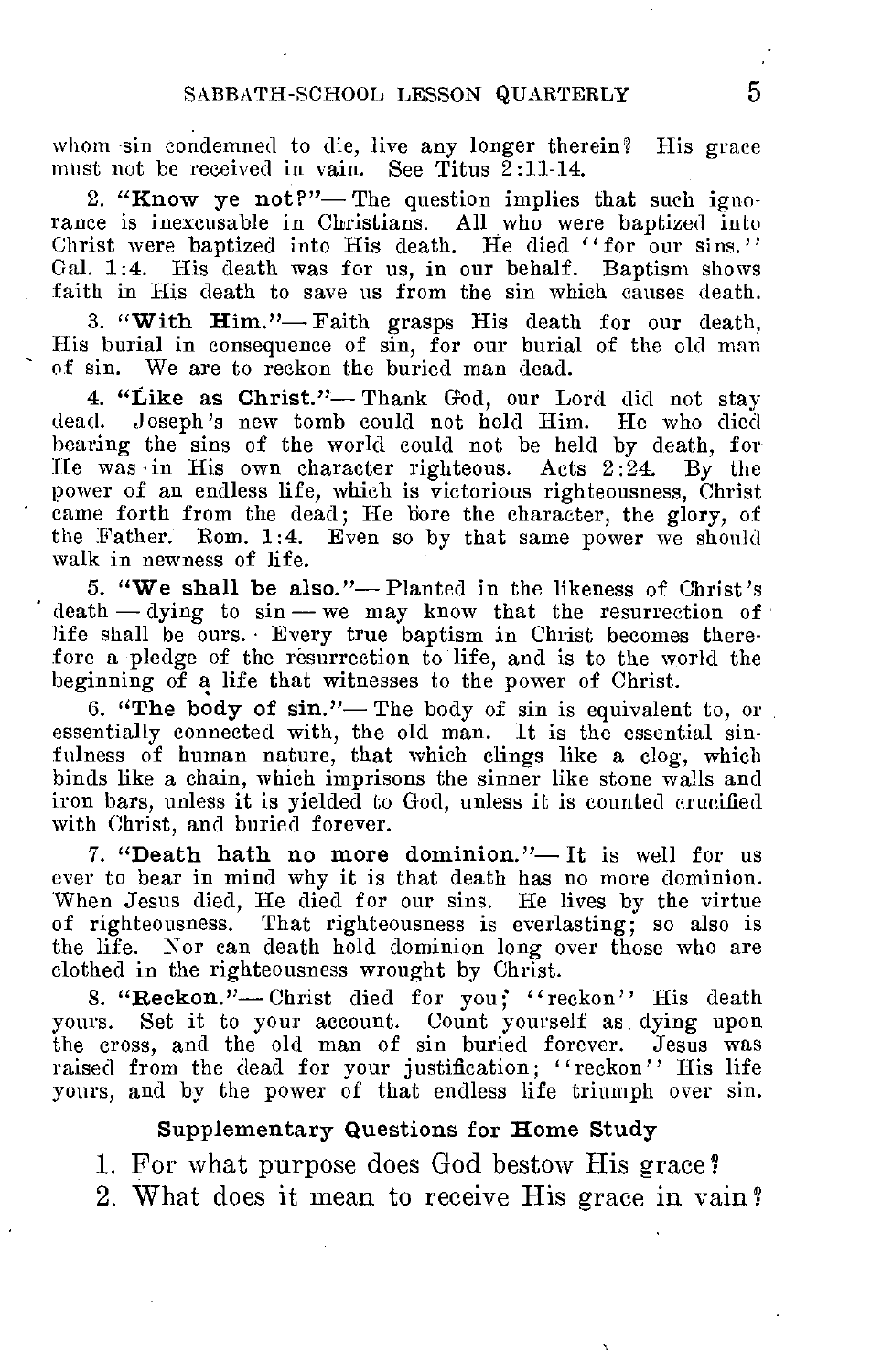3. What commands does Christ give concerning baptism ?

4. For what purpose is anything planted?

5. In what planting is God glorified ? Isa. 61: 3.

# *LESSON II — Righteousness and Life*

# JANUARY 10, 1914

|          | Daily Study Outline                                       |                                |
|----------|-----------------------------------------------------------|--------------------------------|
| SUNDAY   | "Sin shall not have dominion Questions 1-5;<br>over you'' | notes $1, 2$                   |
| MONDAY   | Not under the law; the test                               | Questions 6, 7                 |
| TUESDAY  | Servants of sin become<br>ants of righteousness           | serv-Questions 8-12;<br>note 3 |
|          | WEDNESDAY The wages — the gift                            | Questions 13-17;<br>notes 4, 5 |
| THURSDAY | Review of the lesson                                      |                                |
| FRIDAY   | Supplementary Questions                                   |                                |

LESSON SCRIPTURE: Rom. 6:12-23.

### **Questions**

1. In view of the power of God's grace, what exhortation is given us ? Verse 12.

2. What are we urged not to do? Verse 13, first part. Note 1.

3. To whom should we yield? By virtue of what experience should we do this? As what should we yield our members ? Verse 13, last part.

4. Of what may the Christian believer be assured? Verse 14, first part.

6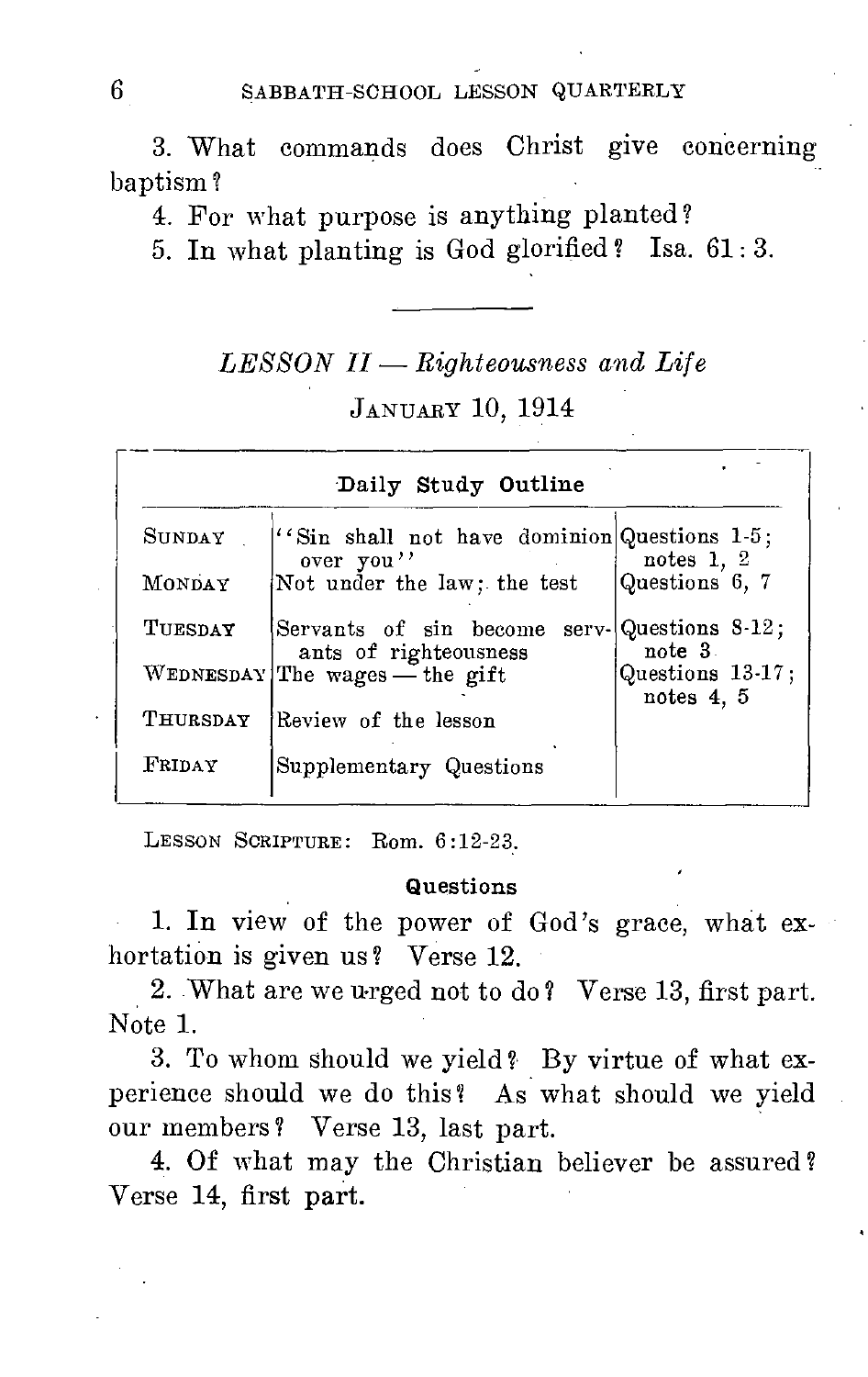5. Why should not sin have dominion over us? Verse 14, last part. Note 2.

6. Does the reign of grace in our lives permit or encourage us to sin? What strong negative is used? Verse 15.

7. What mighty test does the apostle set before the Christian? Verse 16.

8. What were we all once? Verse 17, first part; Eph.  $2:2,3.$ 

9. But for what does the apostle thank God? Rom. 6 : 17. Note 3.

10. What did freedom from sin mean to them? Verse 18.

11. How did-Paul speak? Why? Verse 19, first part.

12. What radical change in their manner of life did he exhort them to make ? Verse 19, second part.

13. When servants of sin, what was their relation to righteousness? Verse 20.

14. Of what profit was such a life? What was its end? Verse 21.

15. What fruit is seen in the life when freed from sin? What is the end of such a life? Verse 22.

16. What is the wages, or sure result, of sin? Verse 23, first part. Note 4.

17. What is the inestimable gift of God? Verse 23, last part. Note 5.

### Notes

1. "Your members."- We can not keep the mind pure and right with God while we yield our eyes to look upon sin, our ears to listen to evil, our tongues to indulge in foolish, boastful, or obscene talking, our appetites to indulge things not for our good or God's glory. All these members have once been used in the service of  $\sin$ ; now they are to be consecrated to the service of Christ,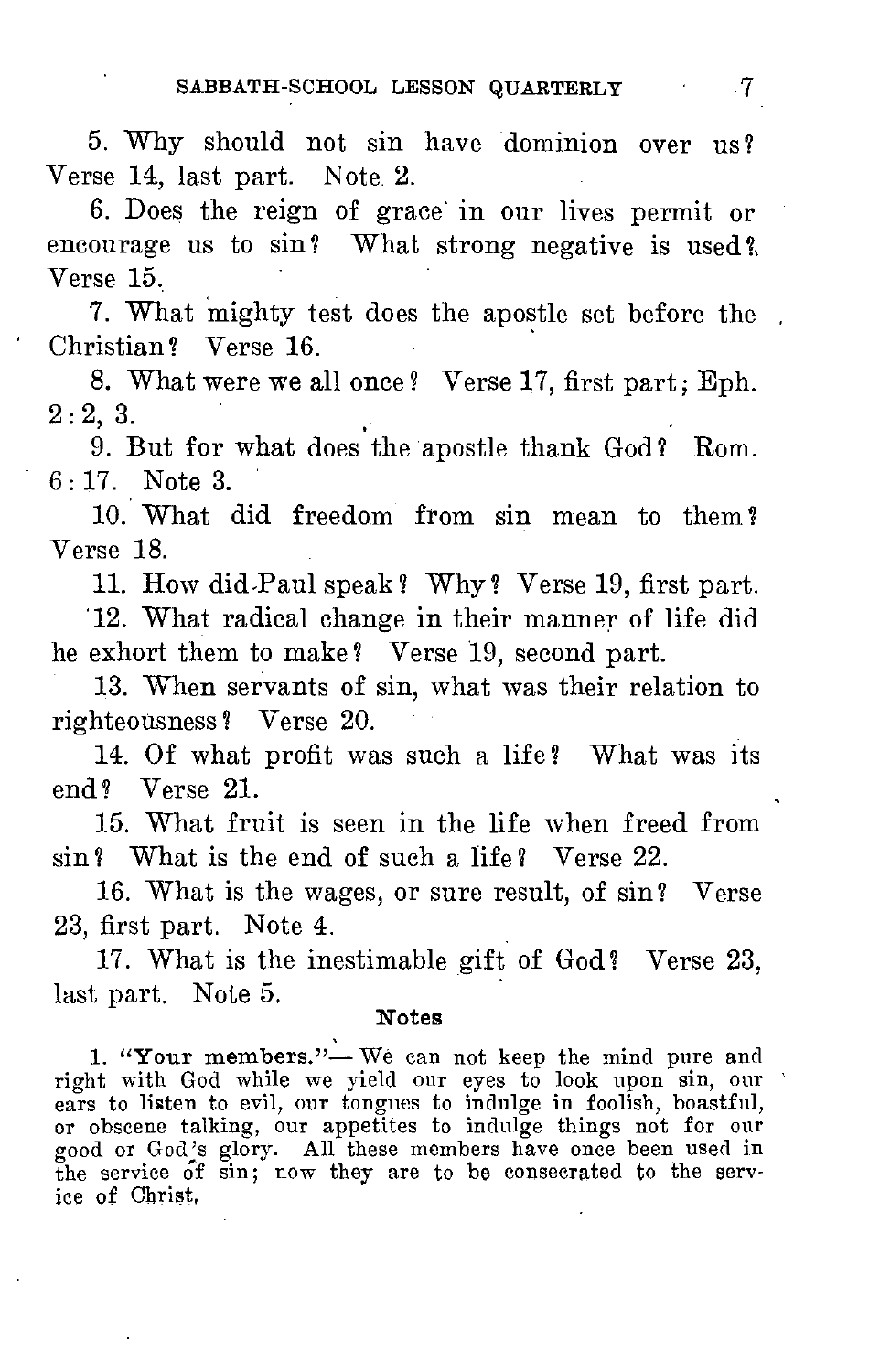2. "Not under the law."-"Under the law" does not mean subject to the law, but under condemnation by the law, a sinner. Sin then has dominion or lordship over us. But when all is given to Christ, the grace of God pardons, the condemnation is lifted, and the favor or the grace of God overshadows us, a covering of protection. But that grace puts the law into our heart. Heb. 8:10. We are not then under the law, or over the law, but with the law in Christ.

3. "God be thanked."— The thought is not that Paul thanks God that the Roman brethren were sinners, but that although they were once slaves of sin, they obeyed God and yielded to His truth.

4. "Wages of sin."-The apostle's word is clear and explicit. The wages of sin, the sure result of sin's sowing, is death, a cessation of existence. How the infinite wisdom and justice of God is shown in this! In His perfect plan, sin can not be forever perpetuated,- it meets its sure end in its own fruitage, and he who chooses sin chooses its wages, death. Surely God is just in depriving man of life which he misuses.

5. "The gift of God."— Man is sinful and worthy to die. And even before man sinned, he did not earn life; it was given him of God to use to God's glory, which is ever for man's good. He gives it here by faith to those who "lay hold on eternal life"  $(1 \text{ Tim. } 6:12)$ , and the power of this life divine works in the believer's life; and to those who keep the faith, enduring to the end, the life is given as a possession absolutely and forever at Christ's second coming, this mortal flesh being changed to immortality.

### Supplementary Questions for Home Study

. 1. How does this lesson instruct us to form habits of righteousness?

2. What clearly shows which master we serve?

3. What is the wages of sin declared elsewhere to be ? Matt. 25: 46; 2 Thess. 1: 9.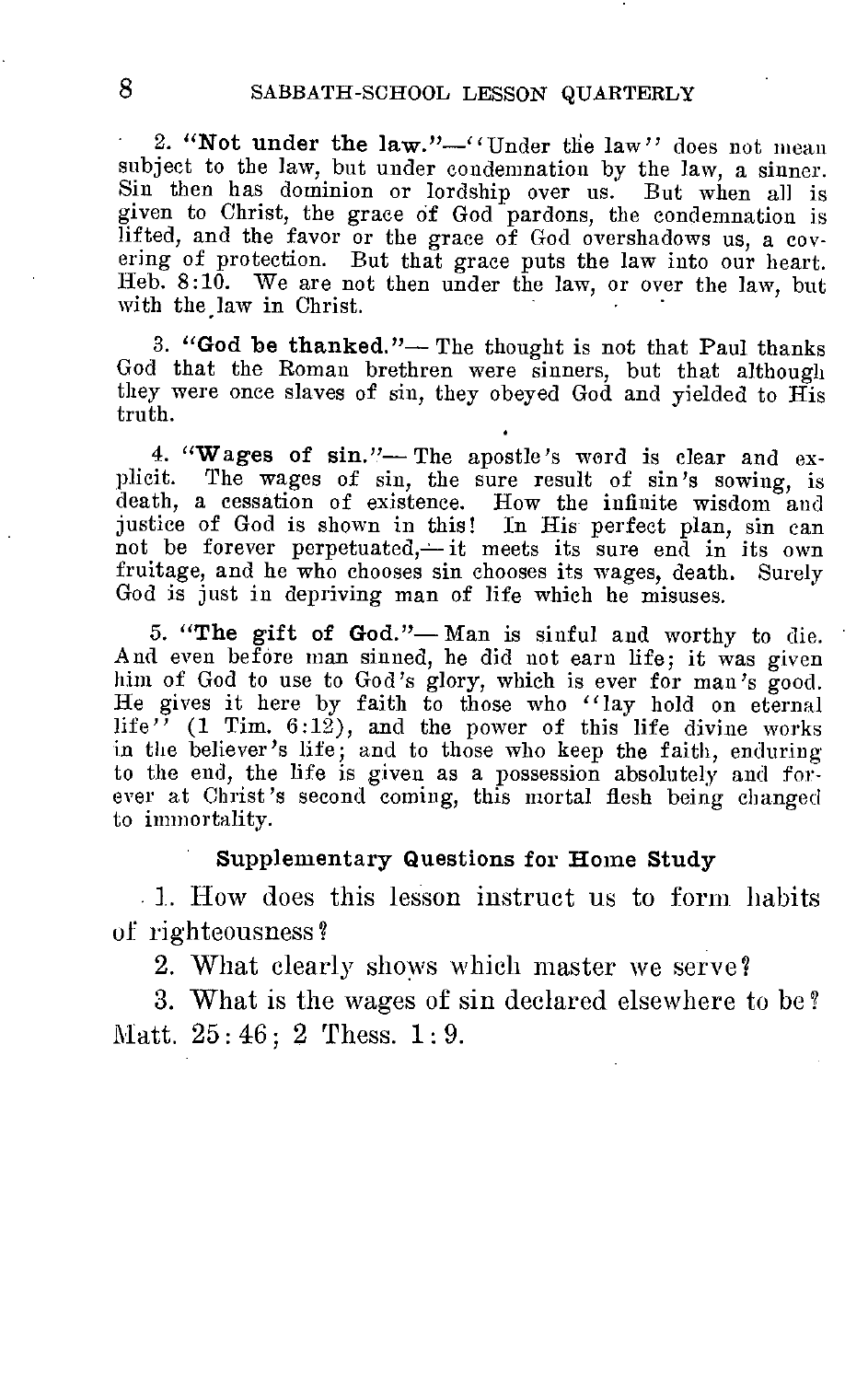SABBATH-SCHOOL LESSON QUARTERLY 9

# *LESSON III — The Sinner and the Law*

JANUARY 17, 1914

|               | Daily Study Outline                                     |                              |
|---------------|---------------------------------------------------------|------------------------------|
| <b>SUNDAY</b> | Dead to the law; married to Questions $1.6$ ;<br>Christ | notes $1-3$                  |
| <b>MONDAY</b> | From death to life.                                     | Questions 7-9;<br>notes 4, 5 |
| TUESDAY       | Of what use is the law?                                 | Questions 10-13              |
|               | WEDNESDAY What does the law do?<br>character            | Its Questions 14-18          |
| THURSDAY      | Review of the lesson                                    |                              |
| FRIDAY        | Supplementary Questions                                 |                              |

LESSON SCRIPTURE: Rom. 7:1-12.

### Questions

1. How long has the law dominion over a man? Verse 1. Note 1.

2. How long is a woman bound to her husband? • Verse 2, first part. When is she released from that law? Verse 2, last part. Note 2.

3. What is she called if she be married to another man while her husband still lives? Verse 3, first part.

4. But is she bound by her dead husband? Verse 3, last part.

5. What application does the apostle make of his illustration? Verse 4, first part. For what purpose are we counted dead? Verse 4, second part. Note 3.

6. For what purpose are we married, or joined, to Christ? Verse 4, last part.

7. Where were we all once? Verse 5, first clause.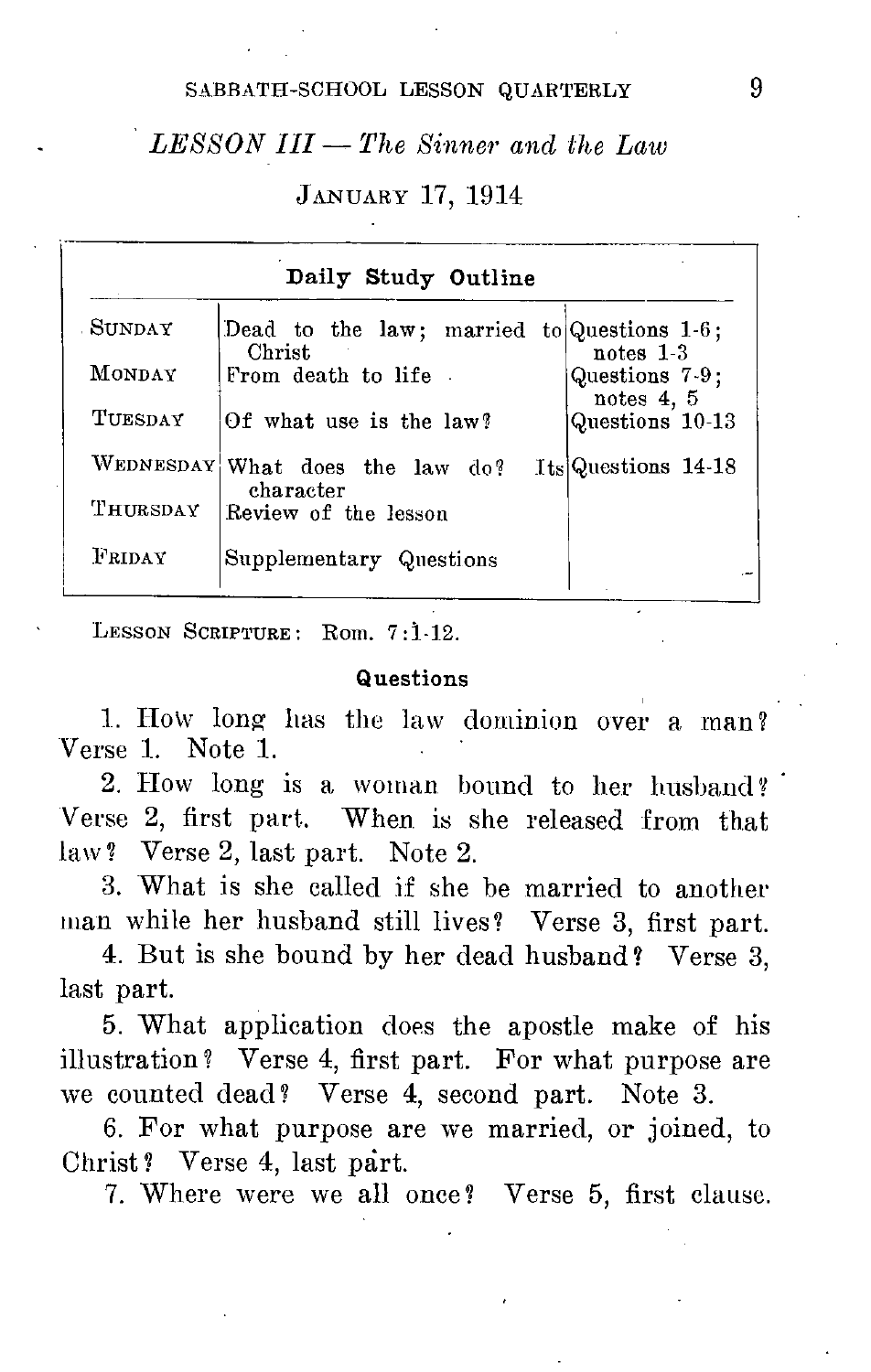What did our sinful passions then do? Verse 5, last. part. Note 4.

8. What change has taken place through Christ? Verse 6, first part. Note 5.

9. What does this freedom enable us to do? Verse 6, last part.

10. What question does the apostle then propound? What answer is given? Verse 7, first part.

11. Of what service was the law to him? Verse 7, second part. Compare Rom. 3: 20.

12. What illustration does he give of this revelation of the law ? Verse 7, last part.

13. What did sin do? Through what? Verse 8, first part. What is said of sin without the law ? Verse 8, last part.

14. What is a sinner's condition without the law ? Verse 9, first part.

15. What does the coming of the law- do ? Verse 9, last part.

16. Unto what is the life-ordained commandment found to be? Verse 10.

17. What experience is in harmony with the apostle's last statement? Verse 11.

18. But what does this slaying of sin prove the law to be? Verse 12.

#### Notes

1. "Dominion over a man."— This is a common, clear il-lustration. No law, human or divine, holds the dead responsible. Only while man lives is he amenable to law and responsible to his government.

 $2.$  "Is bound by the law."— The law binds the woman to her husband only as long as he lives. If he dies, she is released. lt is not the design of the law to' bind the living to the dead.

3. "Ye also are become dead to the  $law."$  The law does not die; it condemns the sinner, and the sinner is counted dead.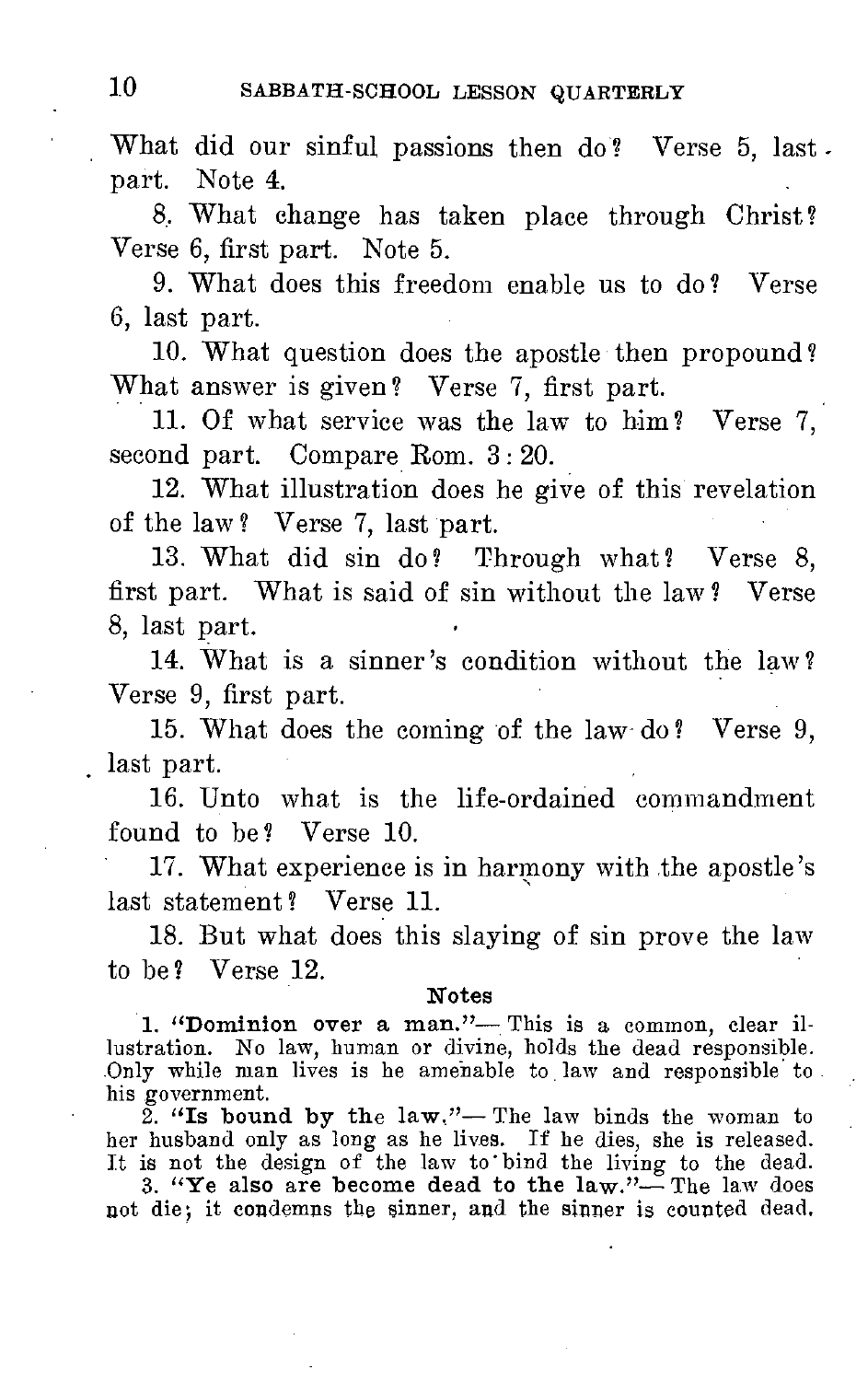By faith Christ's death is taken by the sinner for his death; he dies with Christ to sin, and the law no longer condemns him. Chapter 6:3, 10, 11. But with Christ he rises by faith to a new life, married to. Him who rose from ,the dead, that he may bring forth fruit unto God. Compare Col. 2:14.

4. "The motions of sin."-The Revised Version reads. "sinful passions"; Rotherham, "the susceptibilities of sins"; the Syriac, "the emotions of  $\sin$ ." Eph. 2:2, 3 clearly shows that before conversion we were doing just what it was our nature to do. We were children of disobedience; we walked in the lusts of the flesh, and the mind was in harmony with the flesh. In other words, it was the carnal mind, not subject to God's law. Rom. 8:7. Read also the picture drawn by the apostle in Titus 3:3. As the mind was in harmony with the passions, the passions of course controlled us, brought us into bondage, and we brought forth fruit unto death.

5. "Delivered."—  $How$ ? — By dying to sin. By counting the old man with the carnal mind crucified on the cross. Read the text as given in the margin,—"being dead to that wherein we were held." that is, dead to the transgression of the law, under the bondage of which the violated law held us. The Revised Version reads, "But now we have been discharged from the law, having died to that wherein we were held." Rotherham renders the text, "But now we have received full release from the law, by dying in that wherein we used to be held fast."

### Supplementary Questions for Home Study

1. How would you prove that the law of the lesson is the Decalogue ?

2. Could a law of conduct which was holy, just, and good be bettered by amending or altering it ?

### *LESSON lV — Deliverance from Sin*

### JANUARY 24, 1914

LESSON SCRIPTURE: Rom. 7:13-25.

### Questions

1. What is the law declared to be? Verse 12.

2. Does that which is good become death to the sin-

ner ? What answer is given ? Verse 13, first part.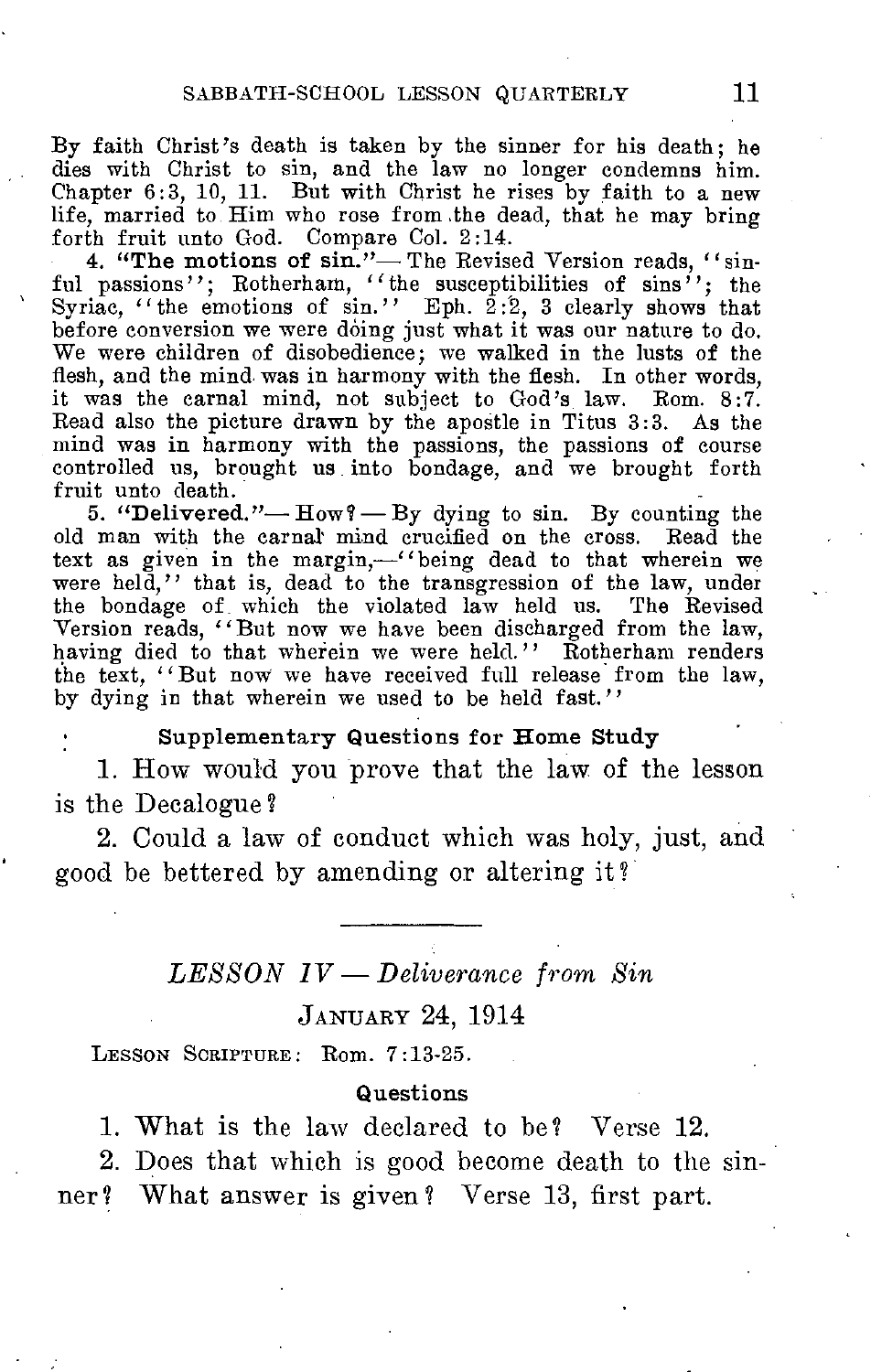| SUNDAY   | What brings death to               | the Questions $1.5$ ; |
|----------|------------------------------------|-----------------------|
|          | sinner                             | notes $1, 2$          |
| MONDAY   | Paul's experience                  | Questions 6-8:        |
|          |                                    | note 3                |
| TUESDAY  | The experience of the sinner       | Questions 9-12        |
|          | WEDNESDAY Conflict and deliverance | Questions 13-19:      |
|          |                                    | notes $4-8$           |
| THURSDAY | Review of the lesson.              |                       |
|          |                                    |                       |
| FRIDAY   | Supplementary Questions            |                       |

3. What did bring death ? How ? Verse 13, second part. Note 1..

4. What does the law do as regards sin ? Verse 13, last part.

5. What is the difference between the sinner and the law? Verse 14. Note 2.

6. What did Paul learn in his own experience? Verse 15. Note 3.

7. What did that experience prove to him regarding the law ? Verse 16.

8. What then was the cause of his defeat? Verse 17.

9. What did he learn regarding the flesh? Verse 18, first part. How did he prove this ? Verse 18, last part.

10. How does he again express his experience ? Verse 19.

11. What conclusion is again expressed? Verse 20.

12. What did the apostle discover in his experience ? Verse 21.

13. Under conviction of sin, how did he regard God's law? Verse 22. Note 4.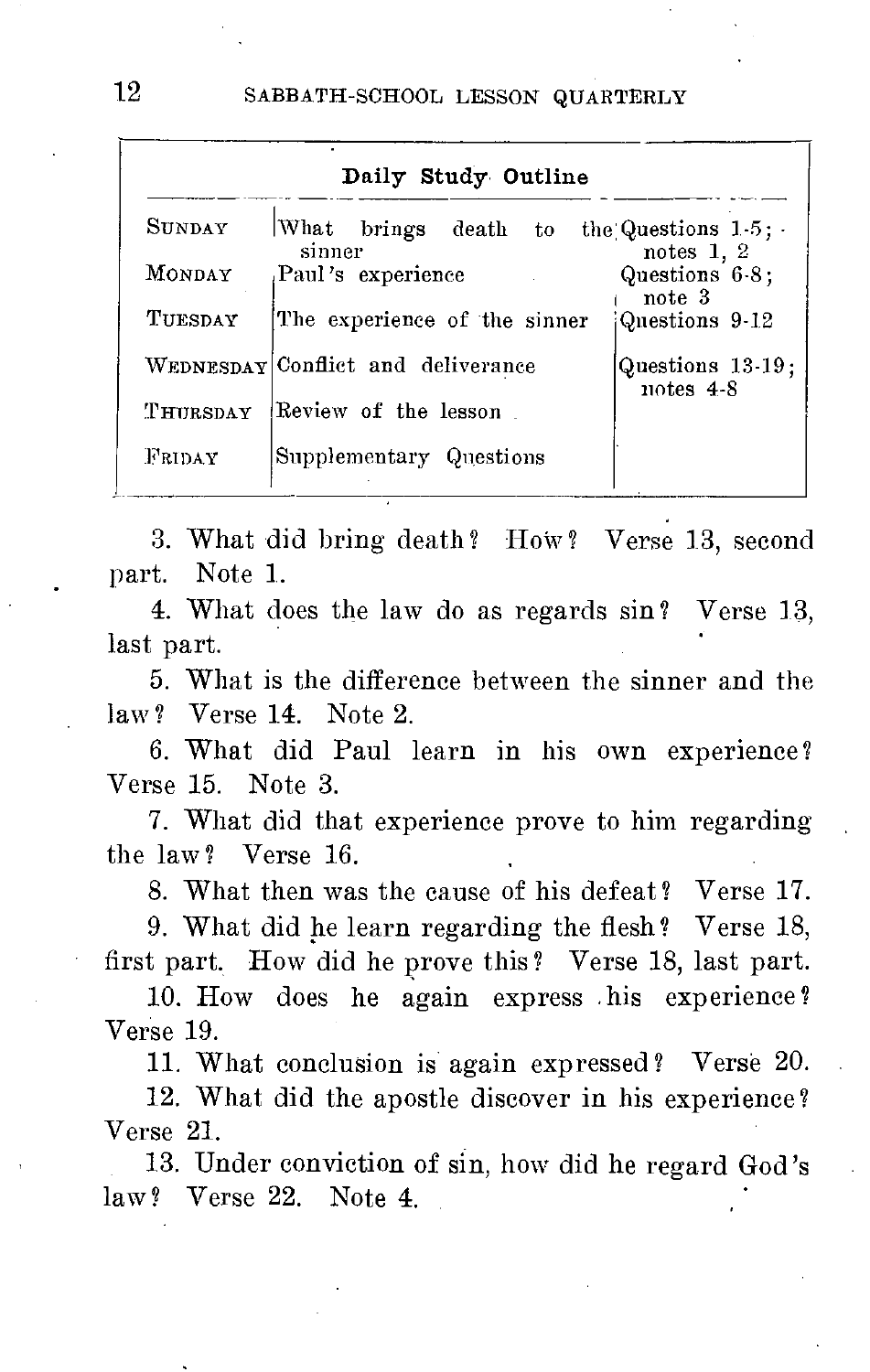14. But what did he see in his members? Verse 23, first clause. What was this law doing? Verse 23, second clause.

15. What was the result of this warfare? Verse 23, last clause. Note 5.

16. What did this unhappy, unsatisfactory experience lead him to exclaim? Verse 24. Note 6.

17. What is God's object in thus convicting the sinner by the law? Gal.  $3:24$ . Note 7.

18. To what deliverance did conviction of sin bring the great apostle? Rom. 7 : 25, first part.

19. What did he conclude regarding the two kinds of service? Verse 25, last part. Note 8.

#### Notes

1. "But sin."— God did not design that His law should be an instrument of death, but a channel of life. Verse 10; Prov. 12:28. It is the transgression, the perversion of the law, that kills. Electricity is a useful power when transmitted through Electricity is a useful power when transmitted through proper channels, according to the proper law of its rightful use; but if a man presumes to divert its power, contrary to this proper law, into his own body, he suffers the consequence, which is often' death. So death is by the perversion of the law, and not by its proper use.

2. "Sold under sin."— Man, through sin, is a slave, *sold*  into a bondage from which he can not redeem himself. But Christ came to "deliver them who through fear of death were all their lifetime subject to bondage." Heb. 2:15.

3. "Allow not."— Paul's mind had been aroused by the Spirit to see his own great sinfulness. His conscience had been quickened. He saw himself carnal, God's law spiritual. Yet.

he had no power in himself to keep the spiritual law.<br>4. "I delight in the law of God."— The man truly enlightened of God, though convicted of sin, does not excuse himself and find fault with the law. He sees beauty, consistency, harmony, morality, in that law. But how different was God's law, as dis-

closed by His Spirit, from the perverted law in his members! 5. "Bringing me into captivity."— However lofty man's standard, however high his ideals, he will inevitably fail, in his own strength. He is led captive by the great deceiver at will. Man possesses no power to lift himself above himself. He may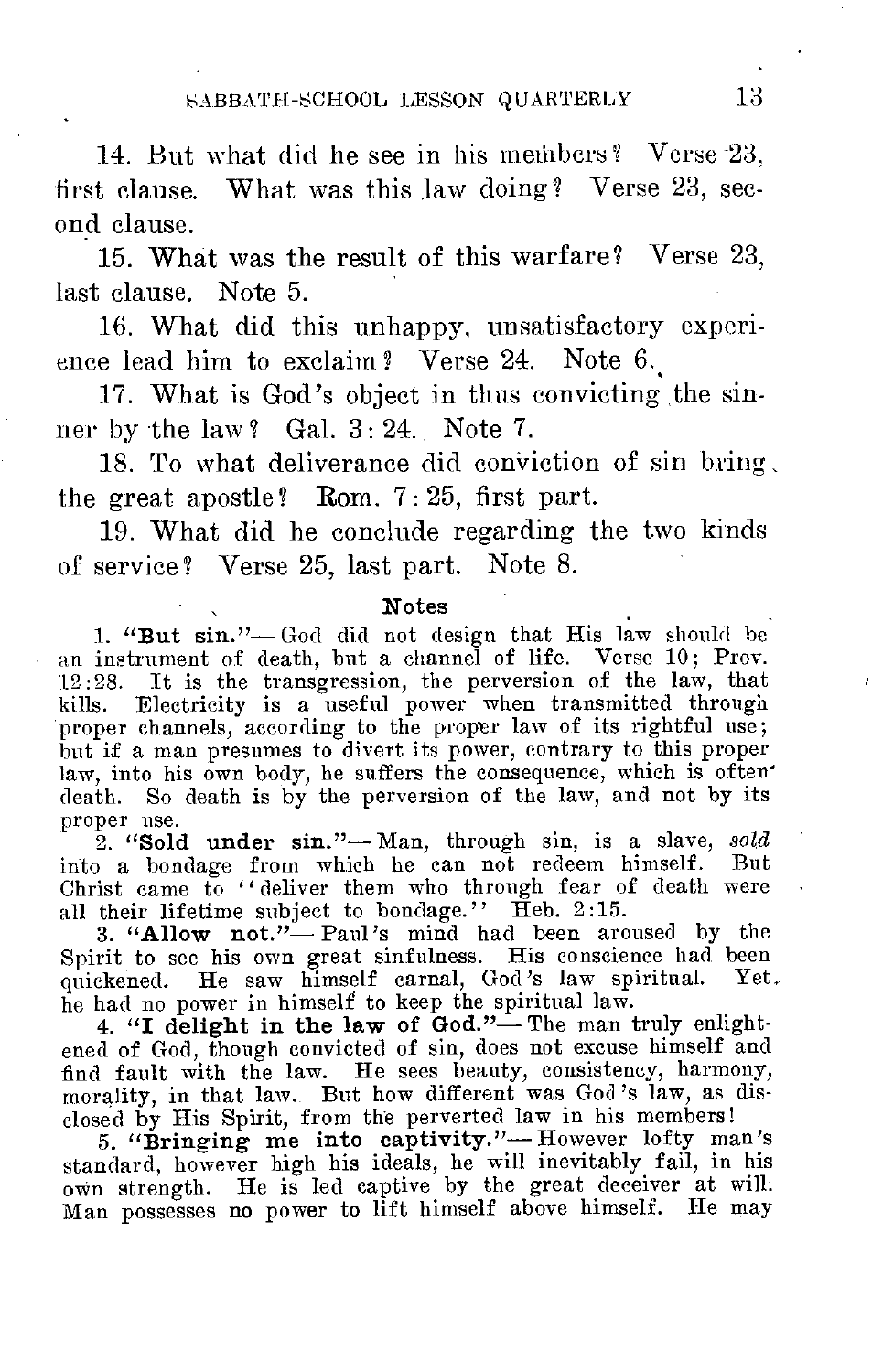change the form of his sinfulness, but he can not take away the sin.

6. "Body of this death."-"This body of death" (R.V., margin). Perhaps an allusion to a prisoner chained to another who has died. Would God that all sinners might see sin, however beautifully it may be garbed, to be what it really is, a body of death.

7. "Bring us to Christ"— God does not condemn that He may rejoice in our misery, or to leave us hopeless. He reveals our misery that we may partake of His mercy. He shows us our helpless, hopeless condition that we may obtain help and hope in Him. He reveals to us our deadly wounds that in Him we may find healing. He tells us we are lost that we may seek His salvation. The law and the Spirit which condemn inevitably shut the sinner up to the one avenue of escape, Christ Jesus.

8. "So then."— This is a conclusion more fully developed in our next lesson. In brief, it is that he who is ruled by the enlightened mind, who delights in the law of God, will obey that law; but he who yields to the passions of the flesh, will serve the law of sin. Paul did not teach that one could consent to the righteousness of the law with the mind and at the same time let the flesh rule. The text expressed two experiences,— that of the converted man, and his past experience in sin.

### Supplementary Questions for Home Study

1. Why is it impossible for man to pile up good works .in excess of what is required, or works of supererogation, as they are called by the Roman Catholic Church?

2. If a righteous law covers all human conduct, is it possible to exceed its requirements ?

# *LESSON V — The Flesh and the Spirit*  JANUARY 31, 1914

LESSON SCRIPTURE: Rom. 8:1-9.

### Questions

1. To whom is there no condemnation? Rom.  $8:1$ . Note 1.

2. What has freed from the condemnation ? Verse 2, first part.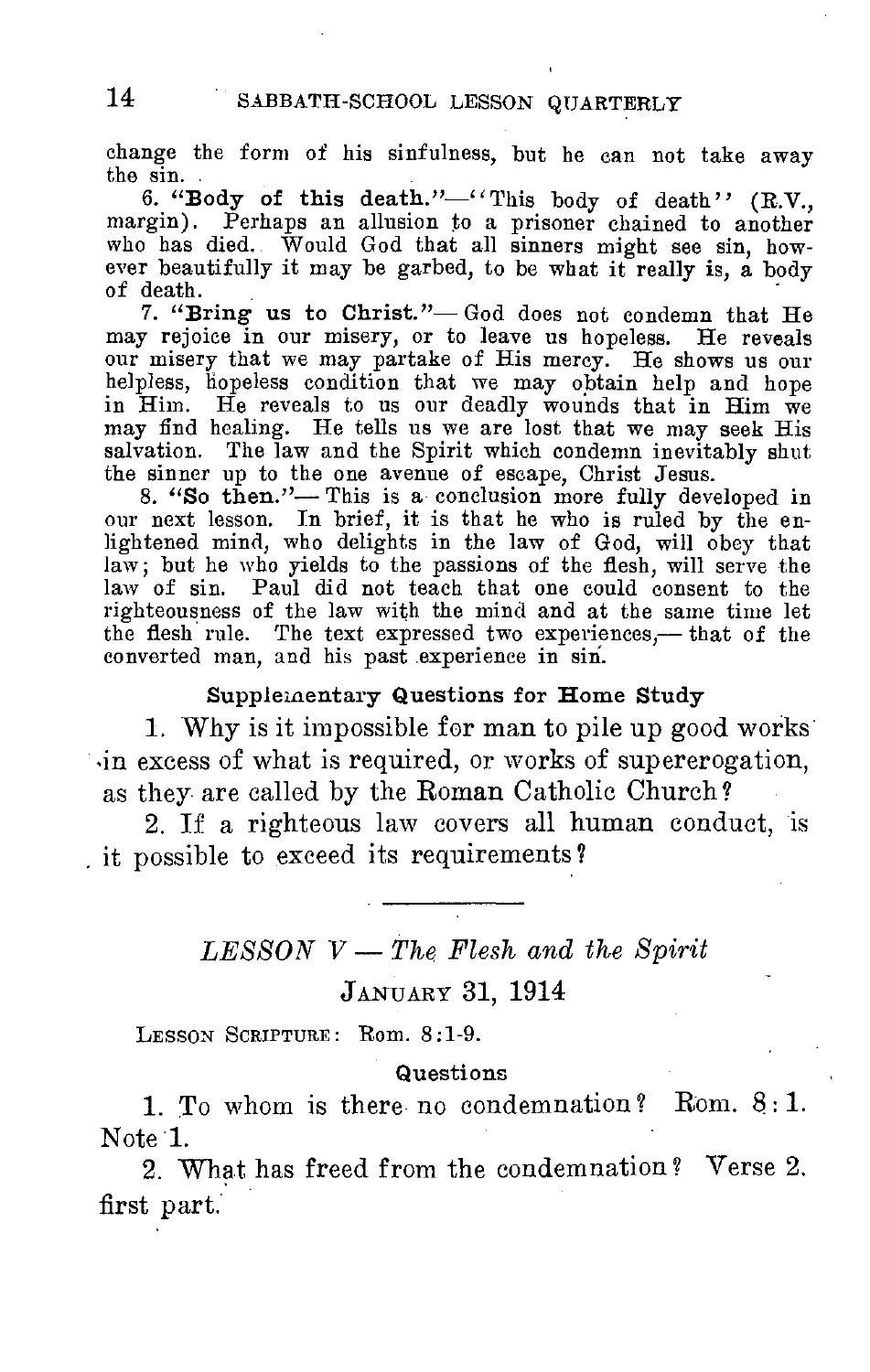| SUNDAY   | Freedom from condemnation Questions 1-3;                  |                              |
|----------|-----------------------------------------------------------|------------------------------|
| MONDAY   | How this freedom is obtained Questions 4, 5;              | notes 1. 2                   |
| TUESDAY  | Walking "after the flesh"                                 | notes 3, 4<br>Questions 6-9; |
|          |                                                           | notes 5, 6                   |
|          | WEDNESDAY Walking "after the Spirit"                      | Questions 10-13;<br>note 7   |
| THURSDAY | The carnal mind at enmity Questions 14-18;<br>against God |                              |

3. From what has the law of the Spirit of life in Christ Jesus set free ? Verse 2. Note 2.

4. Why could not the law set the sinner free ? Verse 3, first part. Note 3.

5. Who did accomplish what the law could not? Verse 3, last part. Note 4.

6. Why did God condemn sin in the flesh? Verse 4, first part. Note 5.

7. Who, or what class, is meant by the pronoun "us" in verse 4, last part? Note 6.

8. What do those "after the flesh" do? Verse 5, first part.

9. Name some of the works of the flesh. Gal. 5 : 19-21.

10. What do those "after the Spirit" mind? Rom. 8: 5, last part.

11. What is the fruit of the Spirit? Gal.  $5:22$ , 23.

12. What will be the result of the minding of the flesh? Rom.  $8:6$ , first part; chapter  $6:23$ , first part. Note 7.

13. What will be the result of walking after the Spirit? Rom. 8:6, last part.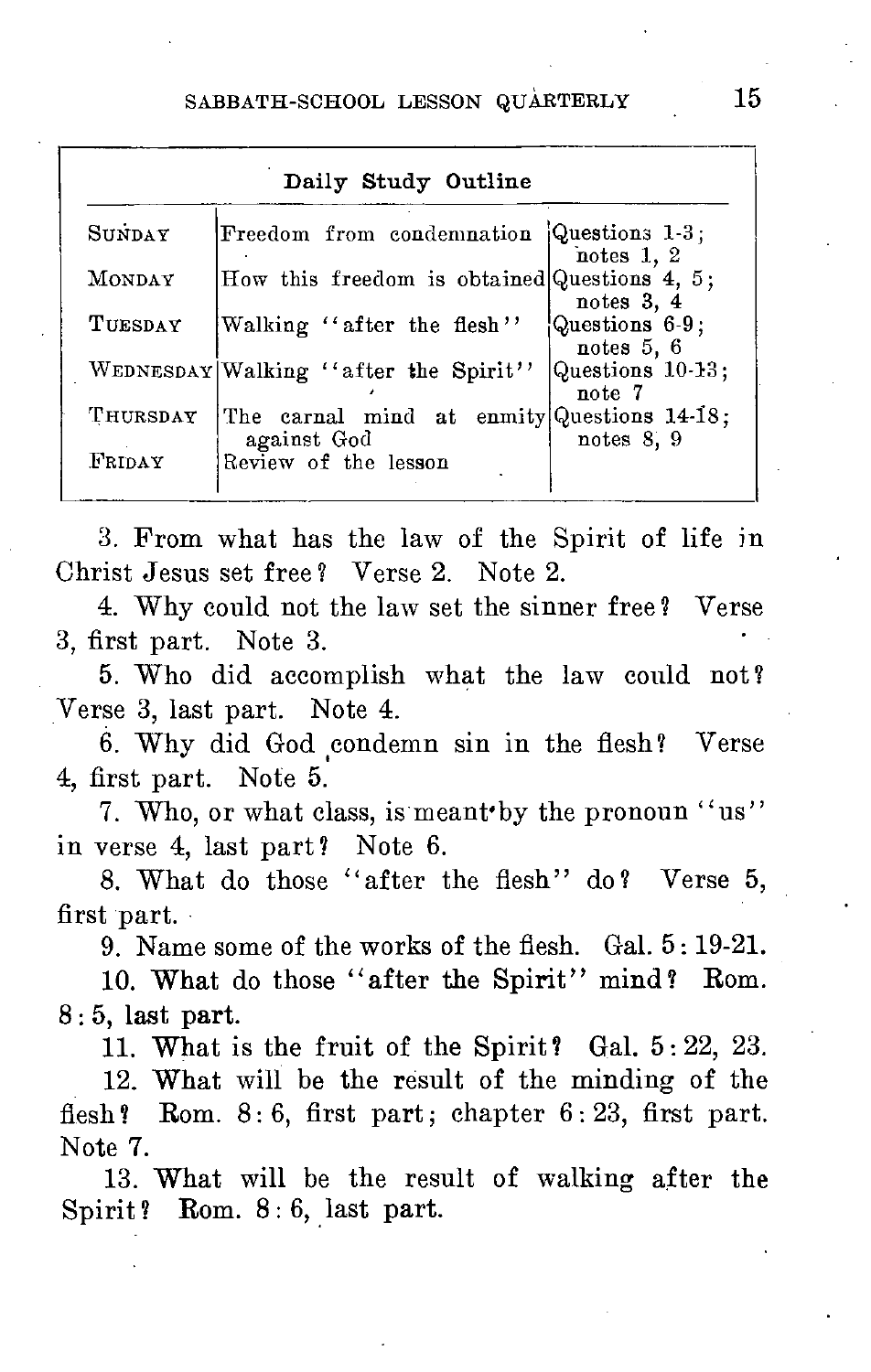14. What is the attitude of the mind of the flesh toward God? Verse 7, first part. Note 8.

15. To what is the carnal mind not subject? Verse 7, last part. Note 9.

16. What can those in the flesh not do ? Verse 8.

17. Who are not to be reckoned in the flesh? Verse 9, first part.

18. Who are not to be counted as belonging to God ? Verse 9, last part.

#### Notes

1. "No condemnation." - Recall chapter  $5:1:$  " Therefore being justified by faith, we have peace with God." Christ has purchased the pardon, faith has appropriated it, and we are hidden in Christ Jesus from the wrath which sin deserved. God looks upon the sinner and sees only Christ Jesus.

2. "Law of the Spirit of life."— The law of the Spirit of life is God's law revealed in the character of Christ. The law was "ordained to life." Rom. 7:10. In the sinful heart, it became the law of sin and death, condemning the sin, and the sinner identified with the sin. Then, too, the perverted, sinful mind perverts the law, and the soul has no true standard. But in Christ, the perfection of the law was wrought out, and God places that perfection of righteousness to the account of the believing sinner, and the power of that perfect life sets him free.

3. "The law could not do."— Law can never free its transgressor, however much he may strive to meet its claim. The sinweakened flesh can not make perfect a sinful past, however it may strive; and because sinful, it can never do even present duty. Sin leaves the sinner absolutely without hope in himself. -

4. "God."— What the law in sinful man could not do, God did by sending His own Son. That Son took the flesh of sinful man, and overcame where man failed, overthrew sin in the flesh; and so He can come into the flesh of those who will open their hearts to receive Him, with that same power, and conquer sin there. See 1 John 4:2, 4; Gal. 2:20.

5. "That the righteousness of the law might be fulfilled in us."—It would be mockery to strike the shackles from a slave and tell him that he must immediately go again into slavery. God does not so deal with His children. The same power that sets free can keep free. The same power that forgives sin can save from sinning. God does not forgive the transgression of the law in order that we may continue to transgress.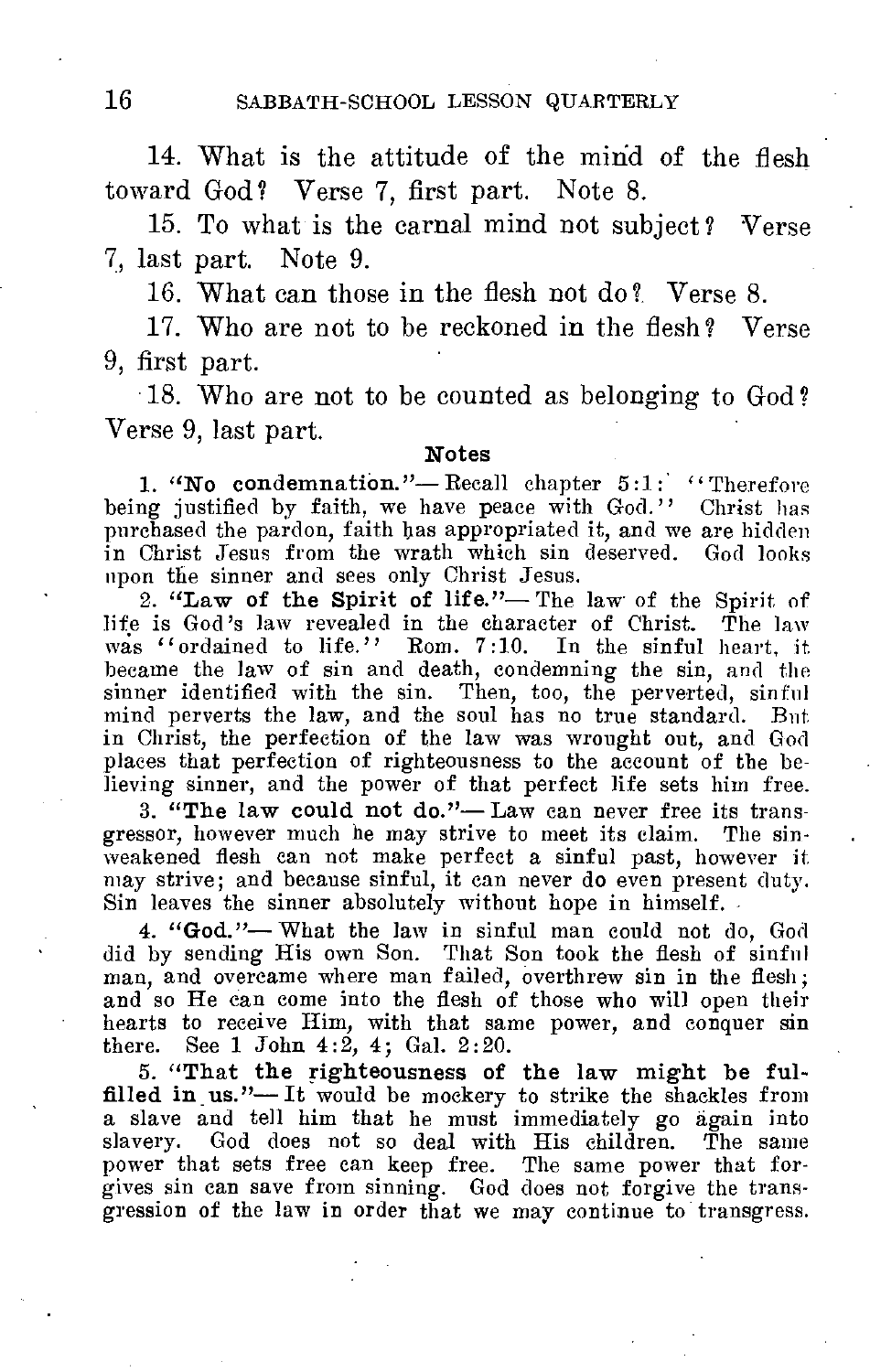He saved us from sin, that the law might be written in our hearts, and so we might keep its righteousness, its ordinances, its requirements, what it demands of us. And the Spirit of God is in harmony always with His law. What a blessed triumph is such a work!

6. "In us."— The apostle defines who is meant by the pronoun "us." It is those who walk not after the flesh, but after the Spirit. This is a clear evidence that the Spirit leads in harmony with the righteousness of the law.

7. "Carnally minded."-Or, "the minding of the flesh," margin. This means a mind dominated by the flesh, in harmony with it. The flesh is in control, lording it over the mind.

8. "Enmity against God."— This enmity must be taken away, and Christ alone can do it. He did this in human flesh like ours when on earth, and He will do it in our flesh if we will let Him in and subject all to His blessed rule. Gal. 2:20.

9. "Not subject to the law."—The law, not in its mere outward forms alone, but in the great depths of its holiness and spirituality. We need not wonder at this enmity to the law on the part of those who profess naught of the religion of Christ. The sad thing is that we find this enmity to God's law in the hearts of those who profess to be followers of Him who said, "I delight to do Thy will, O My God: yea, Thy law is within  $Mv$  heart.", Which shall be the test — the profession or the law? See Isa. 8:20; Matt. 7:21. The law here mentioned is of course the one referred to in Rom. 7:7-14.

# *LESSON VI — Children of Adoption; the Twofold Witness*

### FEBRUARY 7, 1914

LESSON SCRIPTURE: Rom. 8:10-17.

### Questions

1. What is the blessed experience of the indwelling of Christ? Rom. 8:10, first part. Note 1.

2. What is the Spirit to the one who is in Christ ? Same verse, last part. Note 2.

3. Whose Spirit may dwell in the believer? Verse 11, first part. Note 3.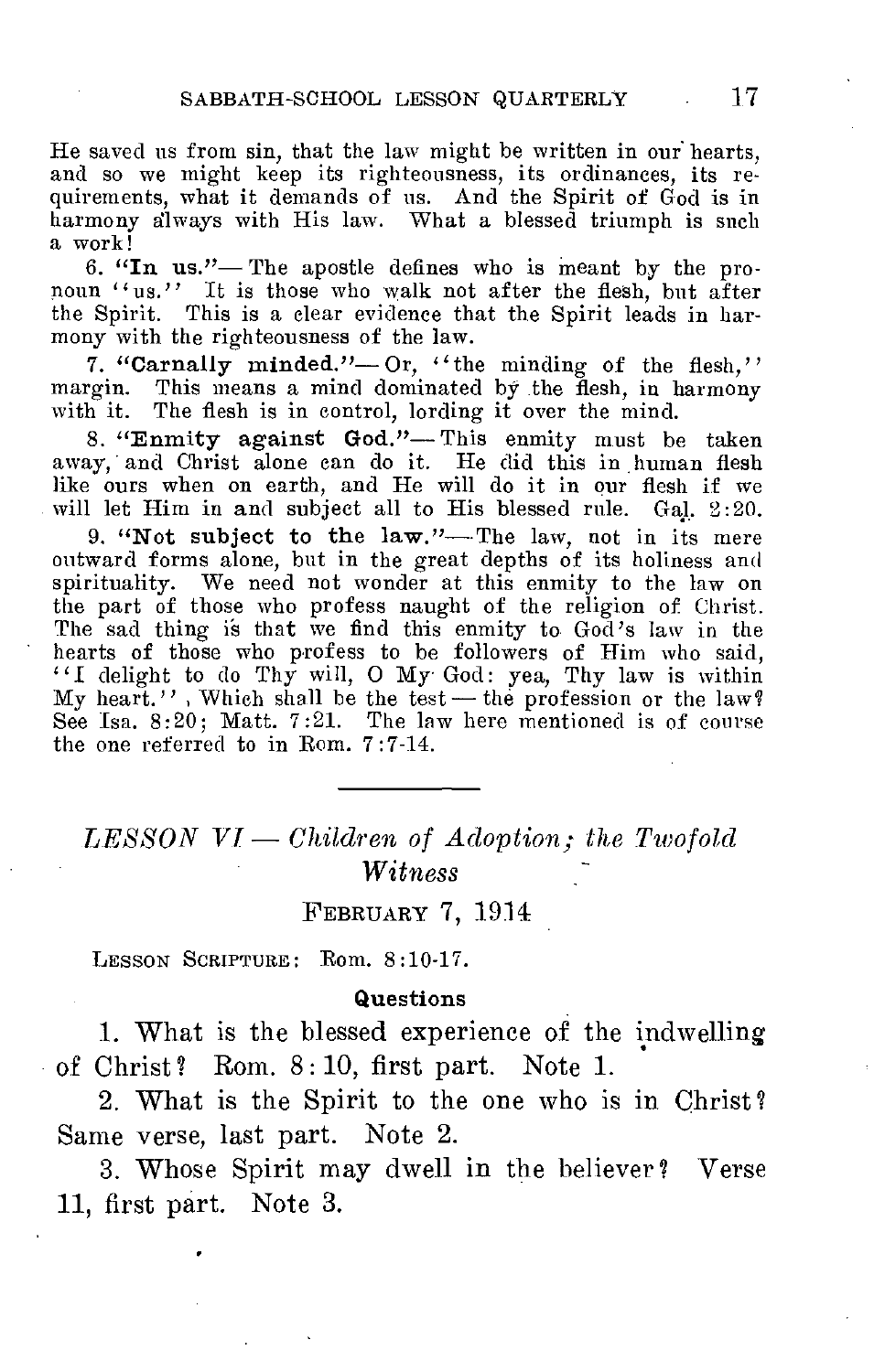|               | Daily Study Outline    |                              |
|---------------|------------------------|------------------------------|
| <b>SHNDAY</b> | A blessed experience   | Questions 1-4:<br>notes 1-4  |
| <b>MONDAY</b> | The sure result        | Questions $5, 6$ ;<br>note 5 |
| TUESDAY       | The Spirit of adoption | Questions 7-10;<br>notes 6-8 |
| WEDNESDAY     | Our relation to God    | Questions 11-13;<br>note 9   |
| THIIRSDAY'    | Suffering with Christ  | Questions 14, 15             |
| FRIDAY        | Review of the lesson   | ٠                            |

4. If this Spirit dwell in us, what will He do? Verse 11, last part. Note 4.

5. To what then are we not debtors ? Verse 12. Note 5.

6. What is the sure result of living after the flesh ? Verse 13, first part; Gal. 5 : 19-2i; Eph. 5 : 5, 6.

7. What better experience is there for every believer? Rom. 8: 13, last part.

8. Who are indeed children of God? Verse 14. Note 6.

9. What spirit did Christians not receive? Verse 15, first part. Note 7.

10. What Spirit do they receive f Verse 15, last part. Note 8.

11. What witness have we as to our relationship with God? Verse 16. Note 9.

12. What logically follows if we are children of God? Verse 17, first part.

13. What necessarily comes to us in our relationship to Christ? Verse 17, last part.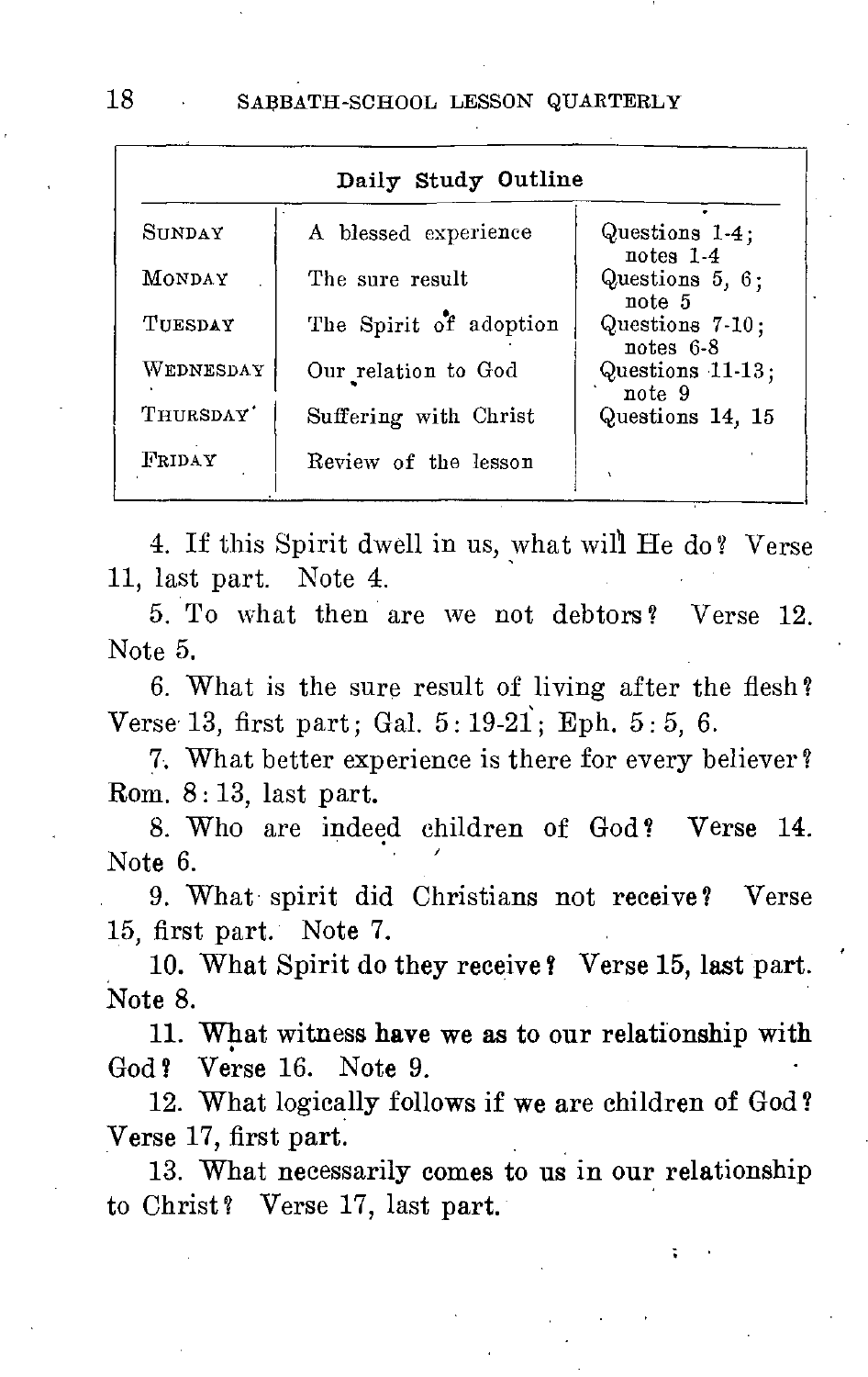14. What does the apostle Peter say of this suffering ? 1 Peter 4 : 1.

15. Among what things which he earnestly wished to know did the apostle Paul class this suffering Phil. 3 : 10.

### Notes

1. "The body is dead," or counted crucified with Christ. The thought carries us back to chapter 6:6, 11. Christ in us has displaced the "old man" of sin; the body with its dominating, fleshly lusts is counted dead, and Christ reigns. instead. So it must be if we live His life. Gal. 2:20.

2. "The Spirit is life."— A blessed, ever-present experience and comfort to the Christian. The Spirit comes *to* the sinner to reprove, convince, convict of sin. The Spirit comes *into* the believer as, life. Sin perverts life in the transgressor, and he dies; but to him who is in harmony with God, who is righteous in all his ways, the Spirit enters as the life of God; the eternal Spirit becomes eternal life to the soul that believes on the name of the Son of God. This is an experience it is our privilege to know. 1 John 5:11-13. "In the way of righteousness is life." Prov. 12:28. This is a life, a power, that the unbeliever neither knows nor possesses. It is the only power which enables us to overcome sin.

3. "That raised up Jesus."— That crowning act of power is giving life to the dead. This power is able to triumph over sin and all its fruits. See Eph. 1:19-21.

4. "Quicken your mortal bodies."— Better as given in the Revised Version, "give life also to your mortal bodies." The text embraces the present. It is true that God will raise from the dead His trusting people and give them immortality when Jesus comes. The mortal bodies will be made immortal. But it is also a blessed truth that by His Spirit He now gives life, strengthening, cleansing, healing life.

 $5.$  "Not debtors."— How many there are — Christians though they profess to be— who seem to say, by their every-day walk and words, that they owe something to the world and to the flesh, to worldly aims, objects, and customs; that these fleshly things must be indulged. Let us thank God that we are not debtors to the flesh. We have been redeemed by an infinite price. We belong to Christ. To Him we owe all. The flesh of sin is a hard, tyrannical master, whose service ends in death. But Christ has purchased and called us to glorious freedom.,

6. "Led by the Spirit of God."— Naturally the sons of God will possess the Spirit, the life, and the disposition of the Father.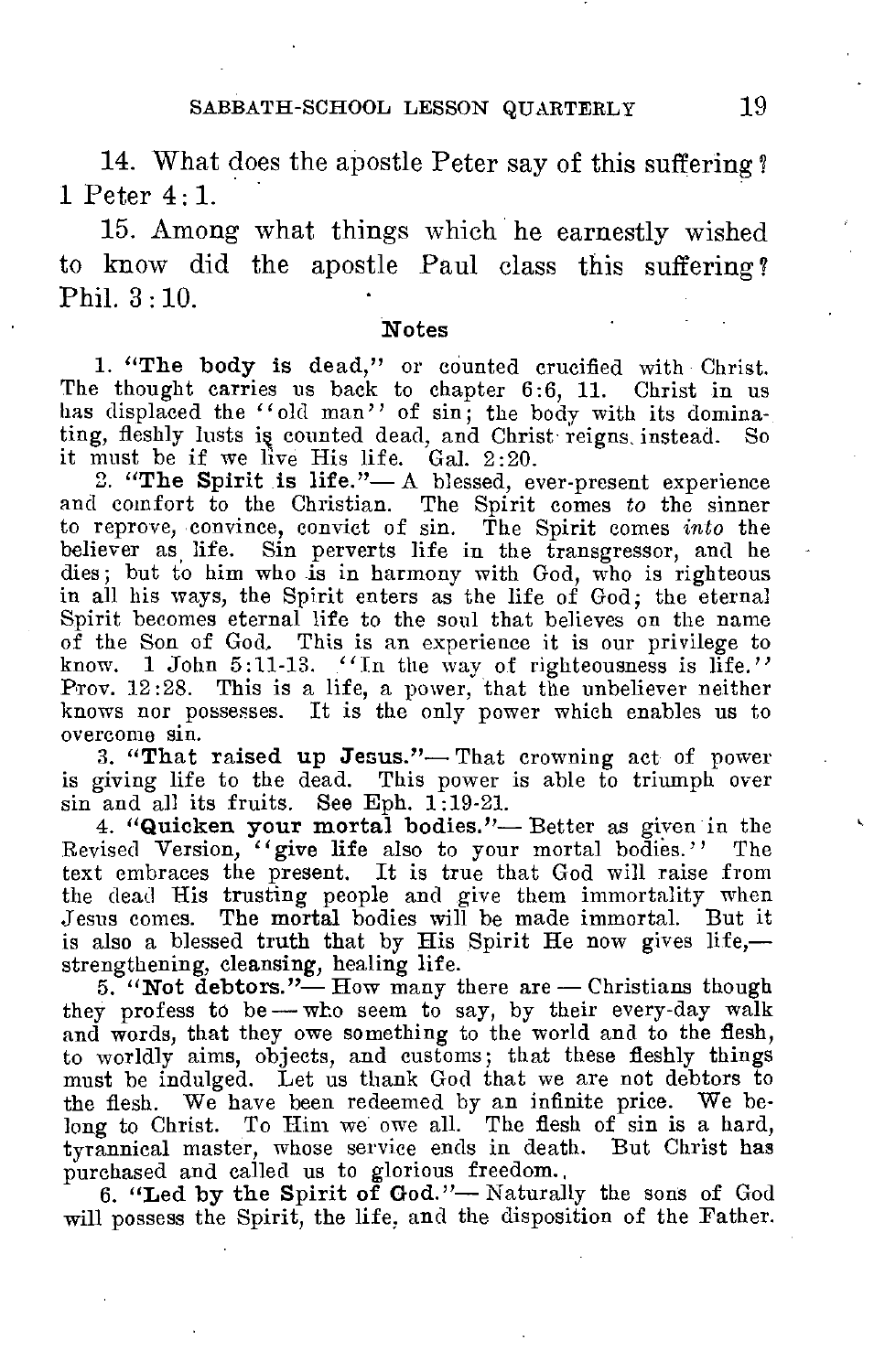The Holy Spirit always leads to devoted obedience to God's commandments. By the Spirit of God love is born in the heart. Rom. 5:5. And this Spirit-born love keeps the commandments of. God, and finds them a delight. 1 John  $5:3$ : Ps.  $40:7$ , 8.  $4Ye$ are My friends," says our blessed Lord, "if ye do whatsoever I command you." God's Spirit will ever lead to obedience.

7. "Not the spirit of bondage."— Not the spirit we had under the slavery of sin. That is slavish fear under a cruel master. Godly fear is the loving reverence of a child for an Godly fear is the loving reverence of a child for an infinite and loving Father. The first is a fear of punishment of sins yet retained; the other is a fear lest we do wrong to One who is our only Saviour and Hope.

8. "Adoption."— Though not by nature sons of God (Eph. 2:2, 3), yet we are so by redemption, re-creation, adoption. God receives us into the heavenly family as sons and daughters (2 Cor. 6:17, 18), and we can say with loving trust, "Abba, Father," or as rendered by some, "Father, my Father," in a very personal sense. Study the meaning of the term in its three occurrences Study the meaning of the term in its three occurrences in the New Testament,  $-Mark$  14:36; Rom. 8:15; Gal. 4:6.

9. "Witness with our spirit."-This witness of the Spirit is not merely an emotion. The experience of our regenerated spirit is but one side of the witness. The great, unmistakable witness of the Spirit of God is in the word of God, inspired of that Spirit. See  $2$  Sam. 23:2; Acts 1:16; 1 Peter 1:11;  $2$  Peter 1:21. Only in the Word do we find the rule, the test of the Only in the Word do we find the rule, the test of the Spirit's teaching. Whatever that teaches as to God, sin, redemption, duty, life, and power, is the voice of the Spirit. The spirit of the converted is in perfect agreement with it. "This is sin," says the word of the Spirit; the regenerate spirit responds, "Even so, Lord." "This is salvation," says the word of the Spirit; "Amen: it is mine." responds our spirit made new. Darkness, discouragement, temptations, trials, surround the soul, but the witness abides, whatever the feeling, as long as our heart is in harmony with the Spirit's testimony in the Word. Let us not mistake the variable emotions of our own hearts for the Spirit of God, but find confidence in our own spirit's submission to the testimony of the eternal Spirit of God.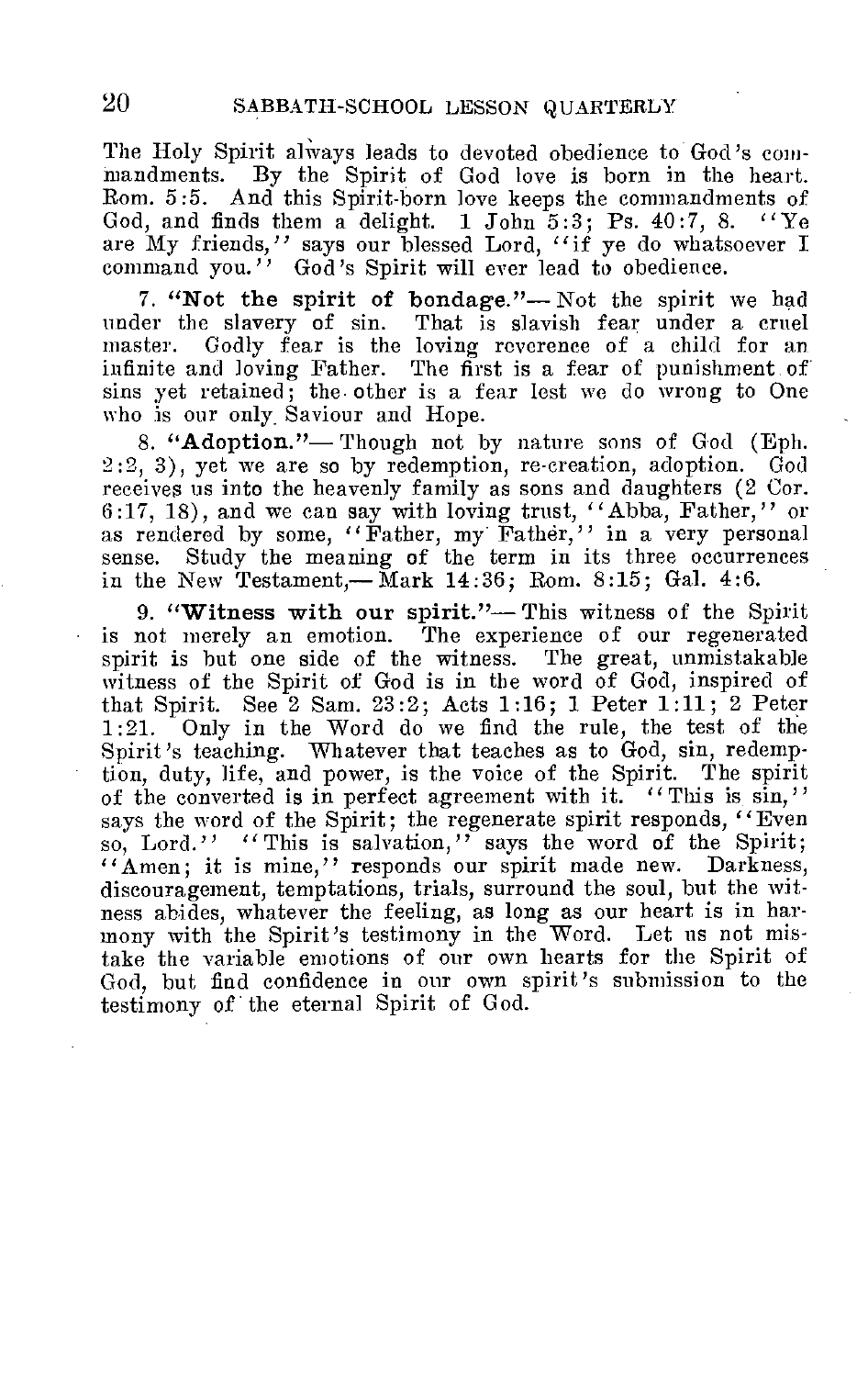# *LESSON VII — All-Comprehending Glory* and *Deliverance*

FEBRUARY 14, 1914

| Daily Study Outline |                                                  |                                                      |  |
|---------------------|--------------------------------------------------|------------------------------------------------------|--|
| <b>S</b> unday      | The privilege of suffering                       | Questions 1-4<br>Questions 5, 6;                     |  |
| MONDAY              | Creation waiting                                 | notes $1, 2$                                         |  |
| TUESDAY             | How was creation affected?                       | Questions 7-9;<br>note 3                             |  |
|                     | WEDNESDAY Creation groans; we ourselves<br>groan | Questions 10-13;<br>notes $4, 5$<br>Questions 14-16; |  |
| THURSDAY            | "Waiting," "hoping"                              | note 6                                               |  |
| FRIDAY              | Review of the lesson                             |                                                      |  |

LESSON SCRIPTURE: Rom. 8:18-25.

### Questions

1. For what may the Christian look in this present time? Rom. 8:18, first part.

2. With whom must the sufferings be experienced ? 1 Peter 4 : 1; Phil. 3 : 10.

3. How do these sufferings compare with the glory to be revealed? Rom.  $8:18:2$  Cor.  $4:17$ , 18.

4. What will follow if we suffer and endure with Christ to the end?  $2$  Tim.  $2:12$ ; Heb.  $3:14$ ; Rev.  $2:$ 10. The Revised Version of 2 Tim. 2: 12 reads, "If we *endure*, we shall also reign with Him."

5. For what does the earnest expectation of the creature  $('creation,' A.R.V.)$  wait? Rom.  $8:19$ . Note 1.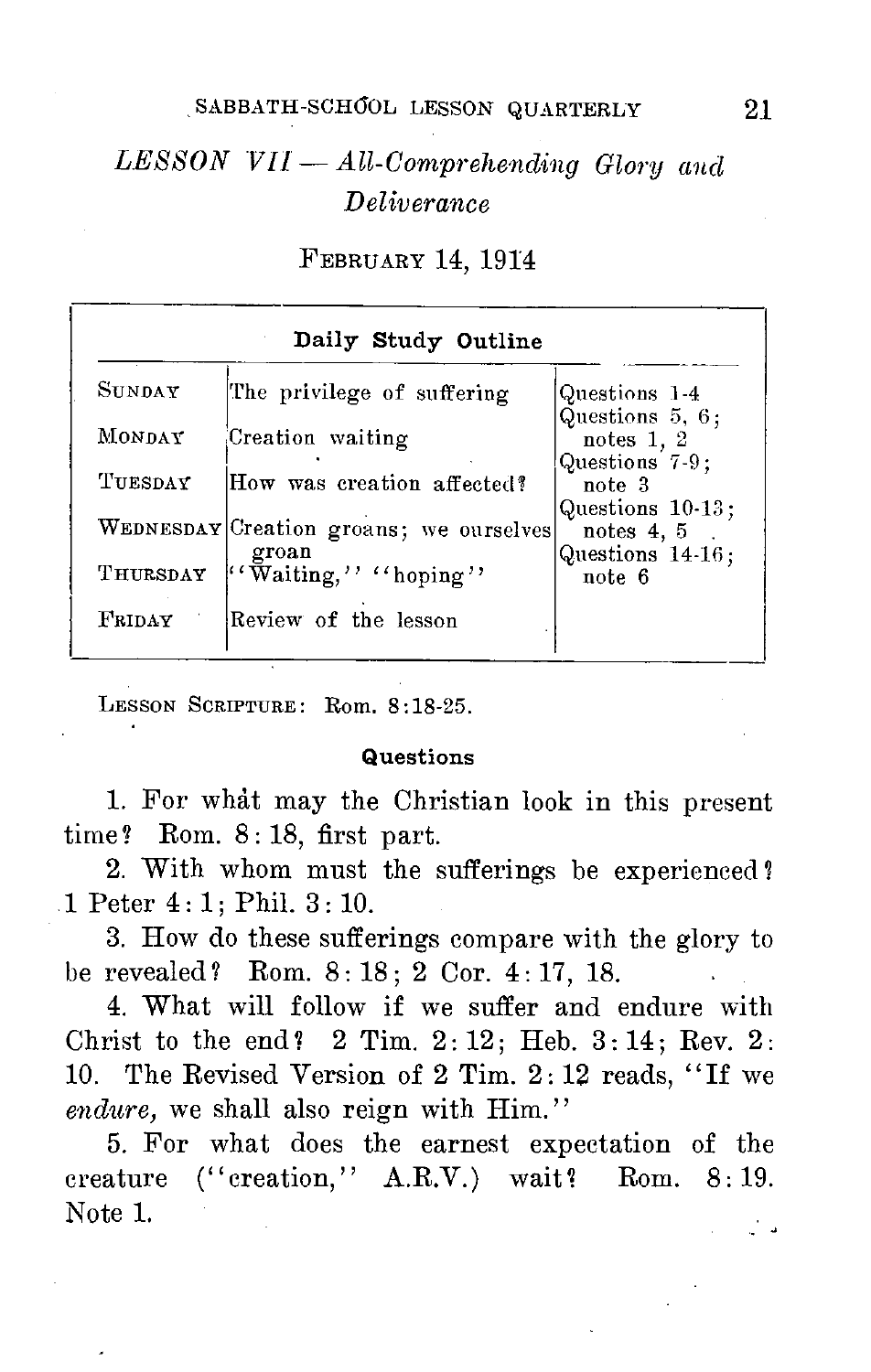6. When will this revealing take place ? 1 John 3 : 1-3. Note 2.

7. How was creation affected ? Rom. 8 : 20, first clause.

S. By whose act was it thus affected ? Rom. 8 : 20, last clause. Note 3.

9. In what attitude does creation wait? Verse 19.

10. What is the hope expected? 'Verse 21. Note 4.

11. What is the condition of the creation now ? Verse 22.

12. Who besides the material creation groan and travail? Verse 23, first part.

13. For what are we waiting? Verse 23, last part. Note 5.

• 14. By what are we saved ? 'Verse 24. Note 6.

15. What will hope lead us to do ? Verse 25.

16. How long are we to hope? Heb.  $3:6$ .

#### Notes

1. "Of the creature."— The Revised Version gives "the creation," and so throughout this lesson. The material creation as a whole, as will appear as our study proceeds, is groaning under the curse. When sin entered the universe of God, it was a charge against God's government, God's ways of working, God's goodness and love. It was a challenge to His wisdom and power. However localized was sin's entrance, or direct in its operation, in the very nature of the case it affected the whole creation; for God's work is one, bound together in the bundle of the one life, and the sin was against the one God, creation's Author. It is eminently fitting, therefore, to represent the whole creation itself, insensate though we regard it, as longing for deliverance from sin.

2. "The manifestation."— The Revised Version reads, "The revealing." "Behold, what manner of love the Father hath bestowed upon us, that we should be called the sons of God: therefore the world knoweth us not, because it knew Him not. Beloved, now are we the sons of God, and it doth not yet appear what we shall be: but we know that, when He shall appear, *we shall be like Him;* for we shall see Him as He is." 1. John 3:1, 2. See also Phil. 3;20, 21. The fulness of this manifestation will come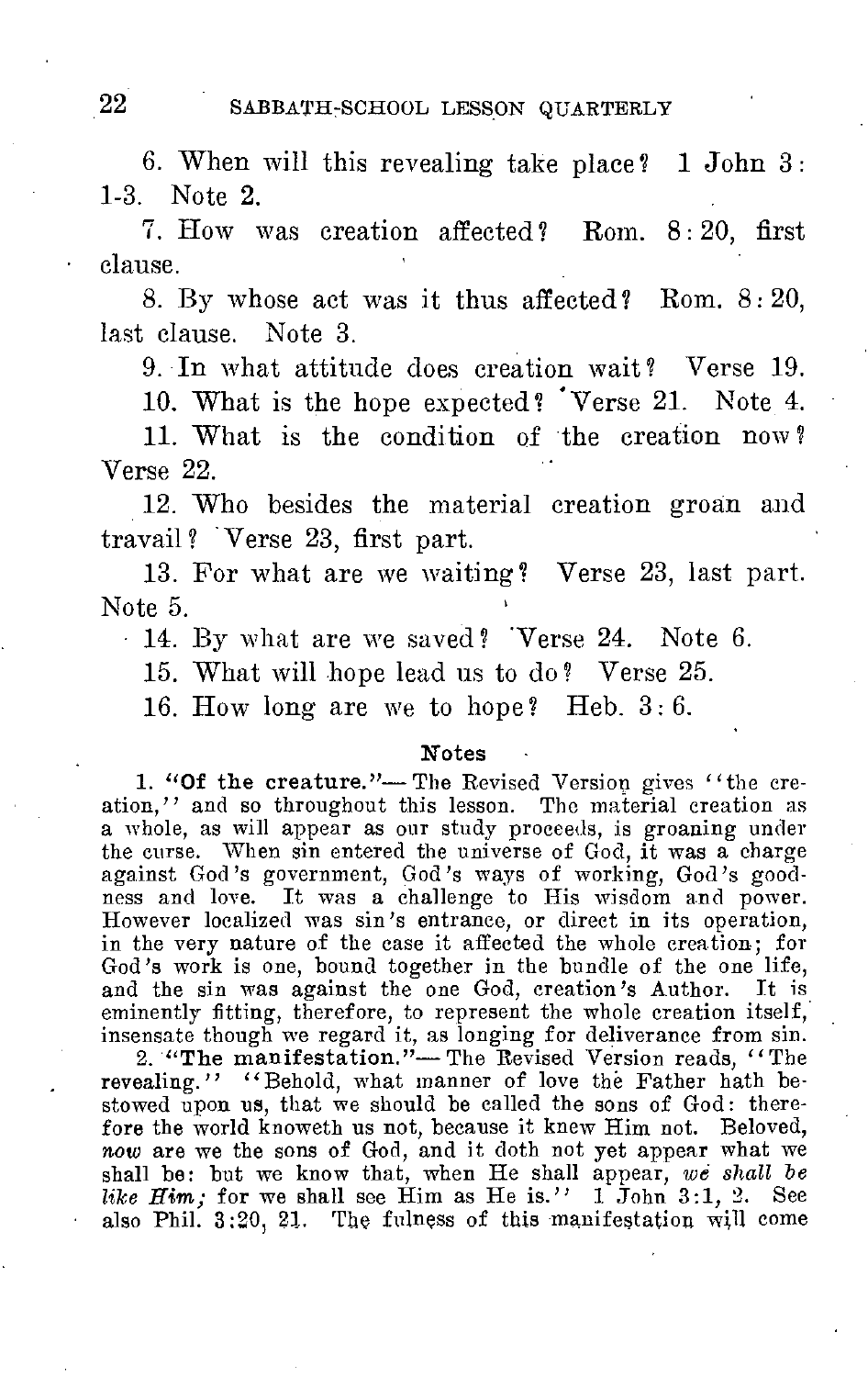when sin is blotted out and God's universe is clean. "Then shall the righteous shine forth as the sun in the kingdom of their Father." Matt. 13:43. For this glorious manifestation creation waits.

3. "By reason of him."—It was the arch-rebel Satan by whom the curse entered God's fair domain. For this, creation. was not responsible. It was not of its own will that it was subjected to vanity. There are myriad evidences that God's creation is subjected to decay, vanity; and the author of all the evil is he of whom, it was once said, "Thou sealest up the sum, full of . wisdom, and perfect in beauty" (Eze. 28:12),— the paragon of perfected creatures, but who made himself the devil by his selfishness.

4. "Because the creation itself."— The hope is that when God's work of redemption of man is finished, all God's universe will be restored. When sin is forever blotted out, the creation, marred not of its own will, shall be delivered from the bondage of all corruption, all imperfection, into the liberty of the glory of the sons of God. Then the challenged power and wisdom of the Creator will brir ; the hope to fruition.

5. "We ourselves."— God's children join in the pain and travail for deliverance, in the longing for the redemption' of the body, the change to immortality. Phil. 3:20, 21. The Spirit of God has brought them into sympathetic touch with all God's purposes. The first-fruits of the Spirit are God's earnest, or pledge, that the groans and travail are not in vain.

6. "Hope."— Hope is based on God's promise, not on visible  $\cdot$  things which our senses can grasp. The center of this hope is Christ. Titus 2:13; 1 Tim. 1:1.

*LESSON VIII — The Infinite Working for Our Good* 

### FEBRUARY 21, 1914

LESSON SCRIPTURE: Rom. 8:26.28.

#### **Questions**

1. What does the Spirit do? Rom.  $8:26$ , first part.

2. For what do we especially need the aid of the Spirit? Verse 26, second part. Note 1.

3. How earnestly does the Spirit intercede for us Verse 26, last part. Note 2.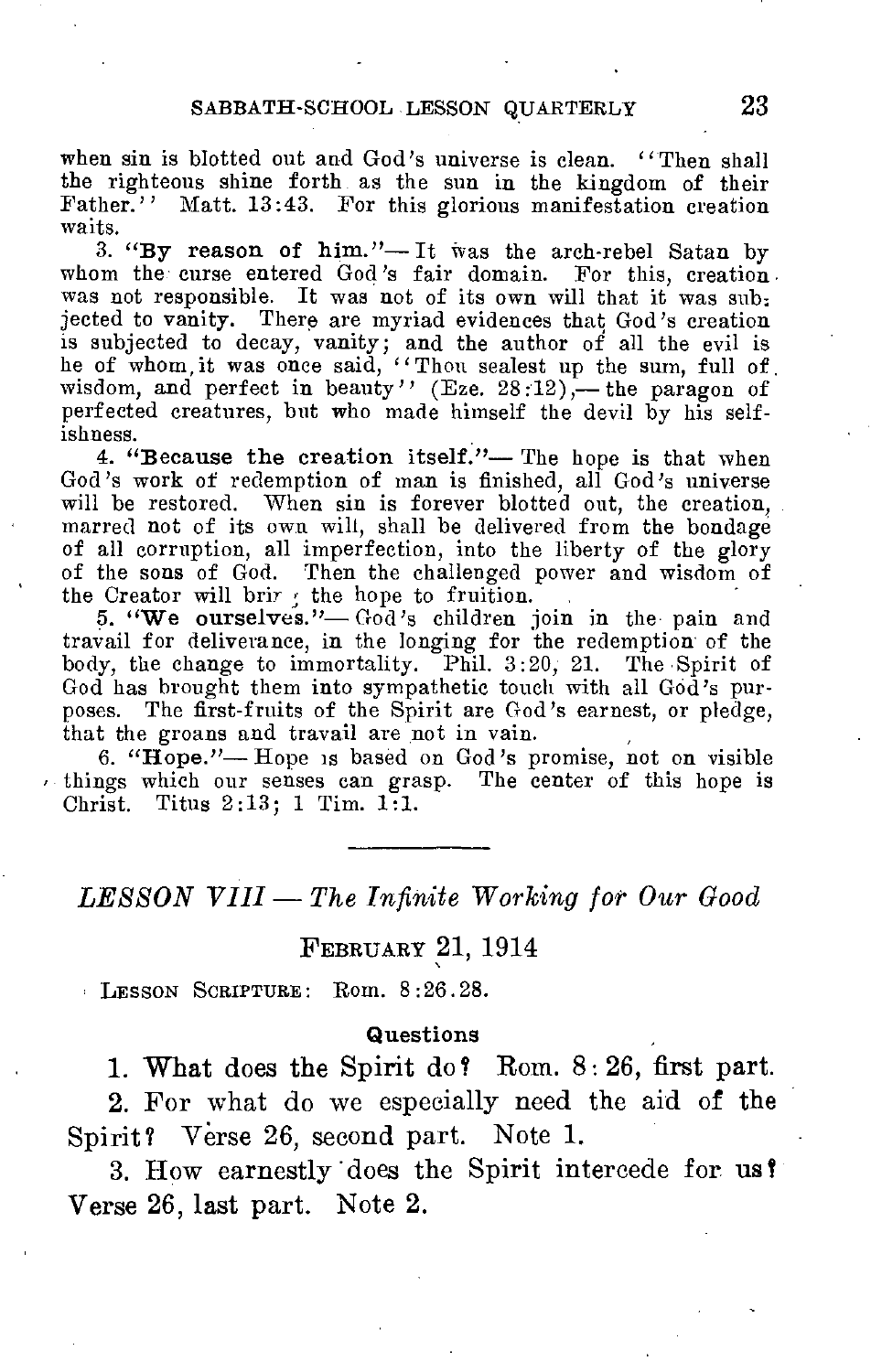| Daily Study Outline |                                                         |                                 |
|---------------------|---------------------------------------------------------|---------------------------------|
| <b>SHNDAY</b>       | Work of the Holy Spirit                                 | Questions 1-5;<br>$notes 1-3$   |
| MONDAY              | Examples of prayer                                      | Questions 6-11;<br>notes $4, 5$ |
| TUESDAY             | Confession; effectual prayer Questions 12-15;           | note 6                          |
|                     | WEDNESDAY All things working for good Questions 16, 17; | note 7                          |
| THURSDAY            | Review of the lesson                                    |                                 |
| FRIDAY              | Supplementary Questions                                 |                                 |

4. Who understands the mind of the Spirit ? Verse 27, first part.

5. According to what does the Spirit make intercession ? Verse 27, last part. Note 3.

6. How did He pray in whom was the fulness of the Spirit? Luke 22:44. Note 4.

7. According to what did Jesus pray? Mark 14: 36. Note 5.

8. According to what did David effectually pray? Ps. 51 : 1.

9. To whom is it God's will to show mercy? Isa.  $55 \cdot 7$ .

10. With what earnestness did Daniel pray? Dan.  $9:3.$ 

11. With what confession did he pray ? Verses 4, 5.

12. Is confession of sin according to God's will? 1 John 1:9; Ps. 32:5.

- 13. What shows that if our prayers are to be effectual we must pray in the same spirit that Jesus prayed ? John 14 : 13-15; 15 : 7.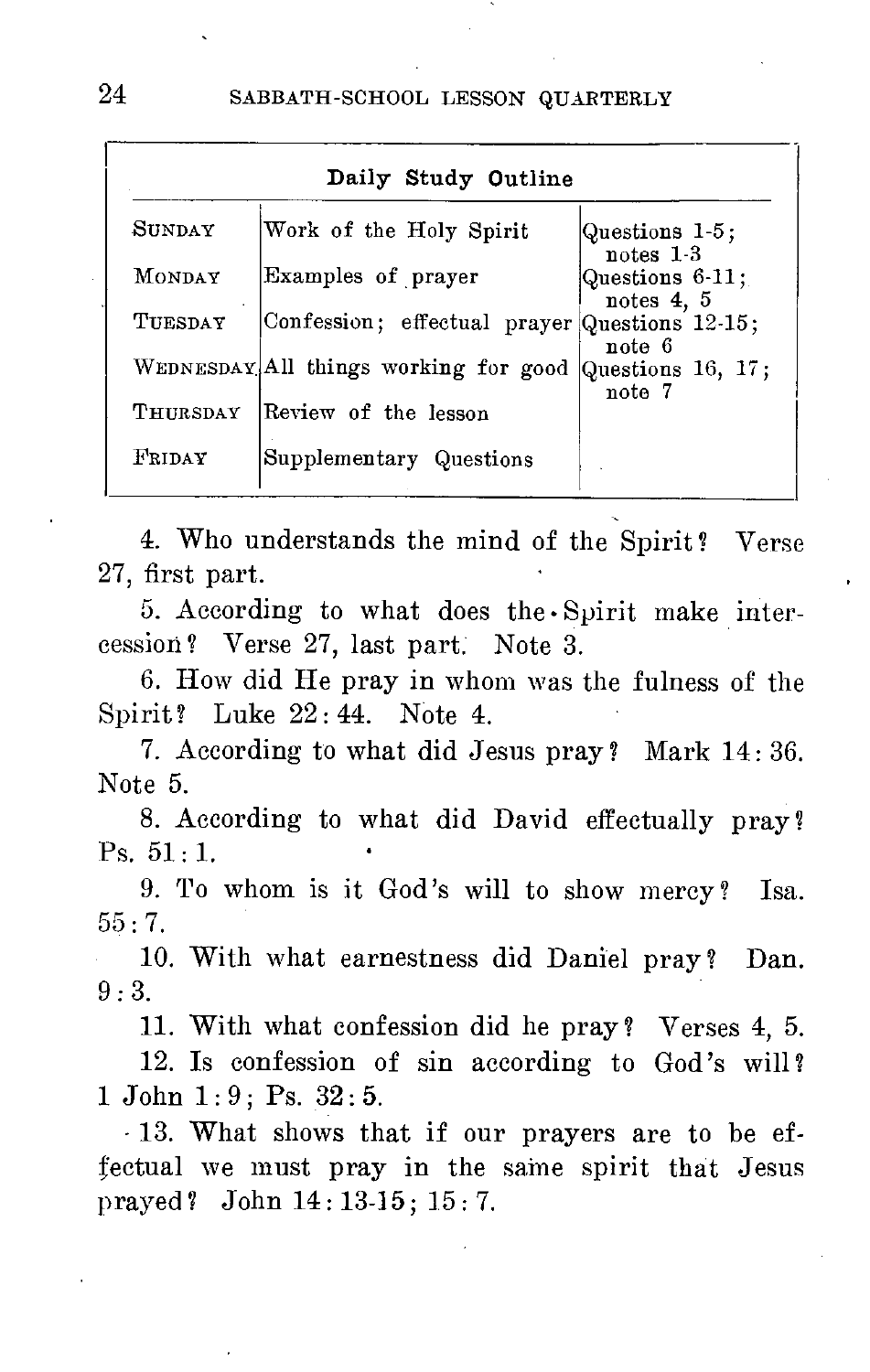14. What blessed assurance is given those whose heart is in harmony with the will of God? 1 John 3:22. Note 6.

15. Then what will make our prayers effectual ? Rom. 8 : 26, 27.

16. What further may we know ? Verse 28, first part. Note 7.

17. How are those who love God further described? Verse 28, last clause.

### Notes

1. "Our infirmities" ("weakness," Alford).—"These are many, but chiefly infirmities of knowledge of the things to be asked of God, or the manner of patient resignation to God's will, when its final purpose is unknown, or of earnestness and perseverance, and confidence of prayer when it is revealed. Matt. 26 :42; 1 John 5 :14."— *Interpreting Bible.* 

2. "Maketh intercession."— Not as a, person apart from us, hut within us; "by begetting in us those feelings of the evil of sin, and desires after holiness and glory, that no language can express; even as severe disease can not be described in words, hut becomes perfectly intelligible to the tender-hearted from the groanings of the sufferers."— *Interpreting Bible.* "The Holy Spirit of God dwelling in us, knowing our wants better than we, Himself pleads in our prayers, raising us to higher and holier desires than we can express in words, which can only find utterance in sighings and aspirations."— *Alford*.

3. "According to the will of God."-" The very Spirit who thus pleads, does it according to God,— in pursuance of the divine purposes and in conformity with God's good pleasure. All these pleadings of the Spirit are heard and answered, even when *inarticulately uttered."— Alford.* 

4. "In agony."-Our Lord prayed and supplicated "with strong crying and tears unto Him that was able to save." Heb. 5:7. (Read also Psalm 22.) "In His agony He clings to the cold ground, as if to prevent Himself from being drawn farther from  $\ddot{G}$ od. . . . From His pale lips comes the bitter cry, 'O My Father, if it be possible, let this cup pass from Me.' " He was "suffering superhuman agony." "His suffering was even greater than before. As the agony of soul came upon Him, 'His sweat was as it were great drops of blood falling down to the ground.'" (Read chapter 74 on "Gethsemane" in "Desire of Ages.")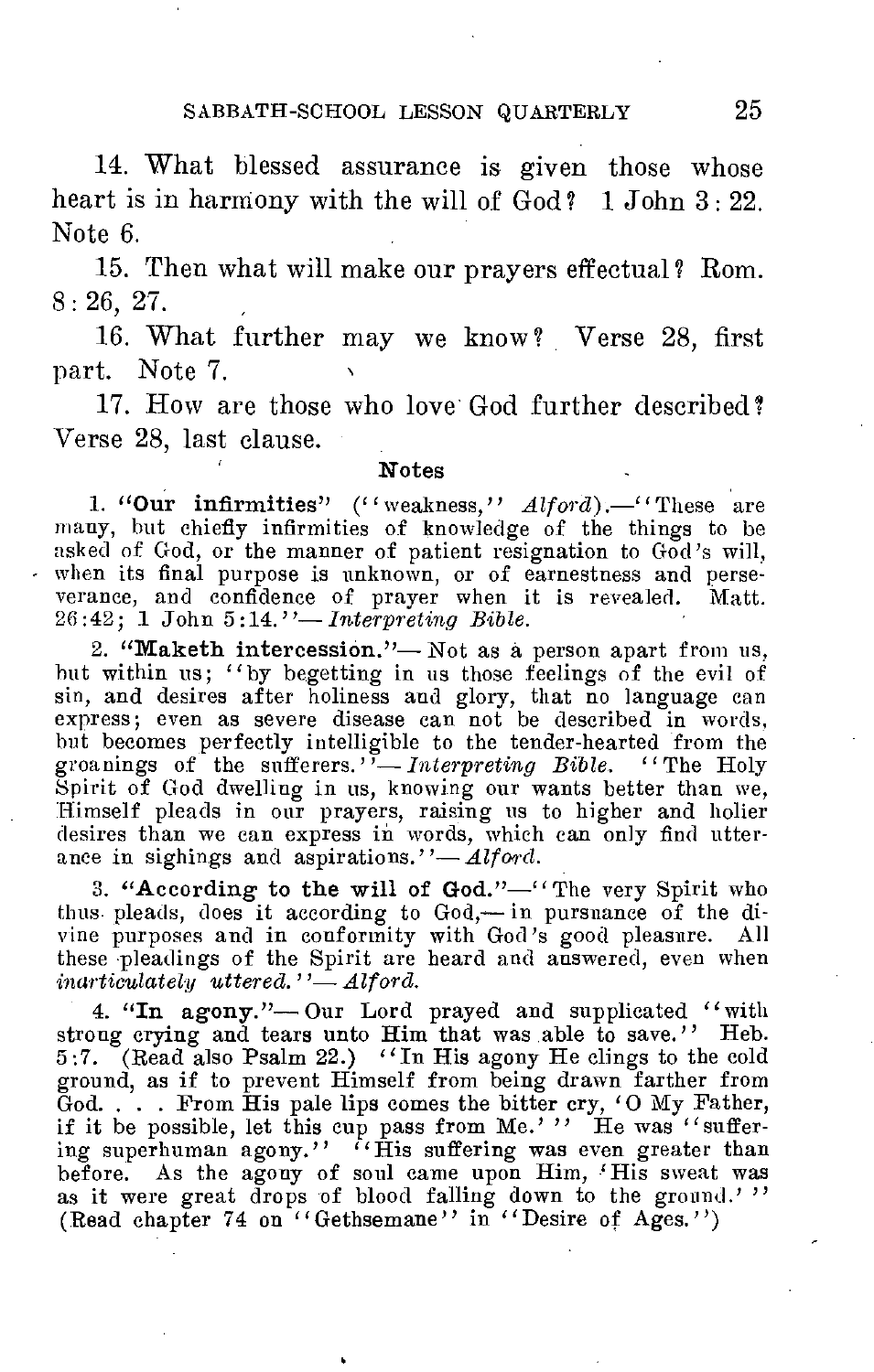### 26 SABBATH-SCHOOL LESSON QUARTERLY

5. "Nevertheless."— This word expresses the submission of Jesus to His Father's will. His prayer expresses His human fears and desire, "Let this cup pass." He expresses His love and con-<br>fidence in "Abba, Father, all things are possible unto Thee;" but the supreme petition is that not His will but God's will be done. Such a prayer can never be unanswered.

6. "According to His will."— All conditions of prayer blend into one. Note them: (1) faith (Heb. 11:6; Mark 11:24); (2) abiding in Him (John 15:7); (3) the spirit of forgiveness (Mark 11:25; Matt. 6:14, 15); (4) asking according to God's will (1 John 3:22; 5:14, 15); (5) in Jesus' name (John 14:13). Study them; they will bear much study. Asking in the name of Jesus embraces them all; for we do not ask in His name if our prayer does not embrace all these other conditions.

7. "All things."— We see but the human side of God's working, the wrong side of the web, like the tapestry weavers; and it looks to us, in our limited view, seeing but one stripe and color of experience at once, that it is so imperfect. Like the tapestry weavers, we must keep our eyes on the beautiful pattern overhead, and leave all our doubts till the great web is unrolled. Read the text, "And we know that to them that love God, *God worketh*  all things with them for good." See margin of Revised Version. That is, it is not by a happy, fortuitous combination of things that good comes, but God actively, positively works them all for our good. The good Father will make even the most forbidding thing bring good to His child.

### Supplementary Questions for Home Study

1. How many conditions of prayer can you name ? 2. What is it to pray in the name of Jesus?

# *LESSON IX — The Purpose and Love of God*  FEBRUARY 28, 1914

LESSON SCRIPTURE: Rom. 8:29-39.

#### **Questions**

1. According to what are those called who love God ? Rom. 8 : 28.

2. What is God's purpose concerning man's character? Eph. 1: 4. Compare Gen. 1: 27.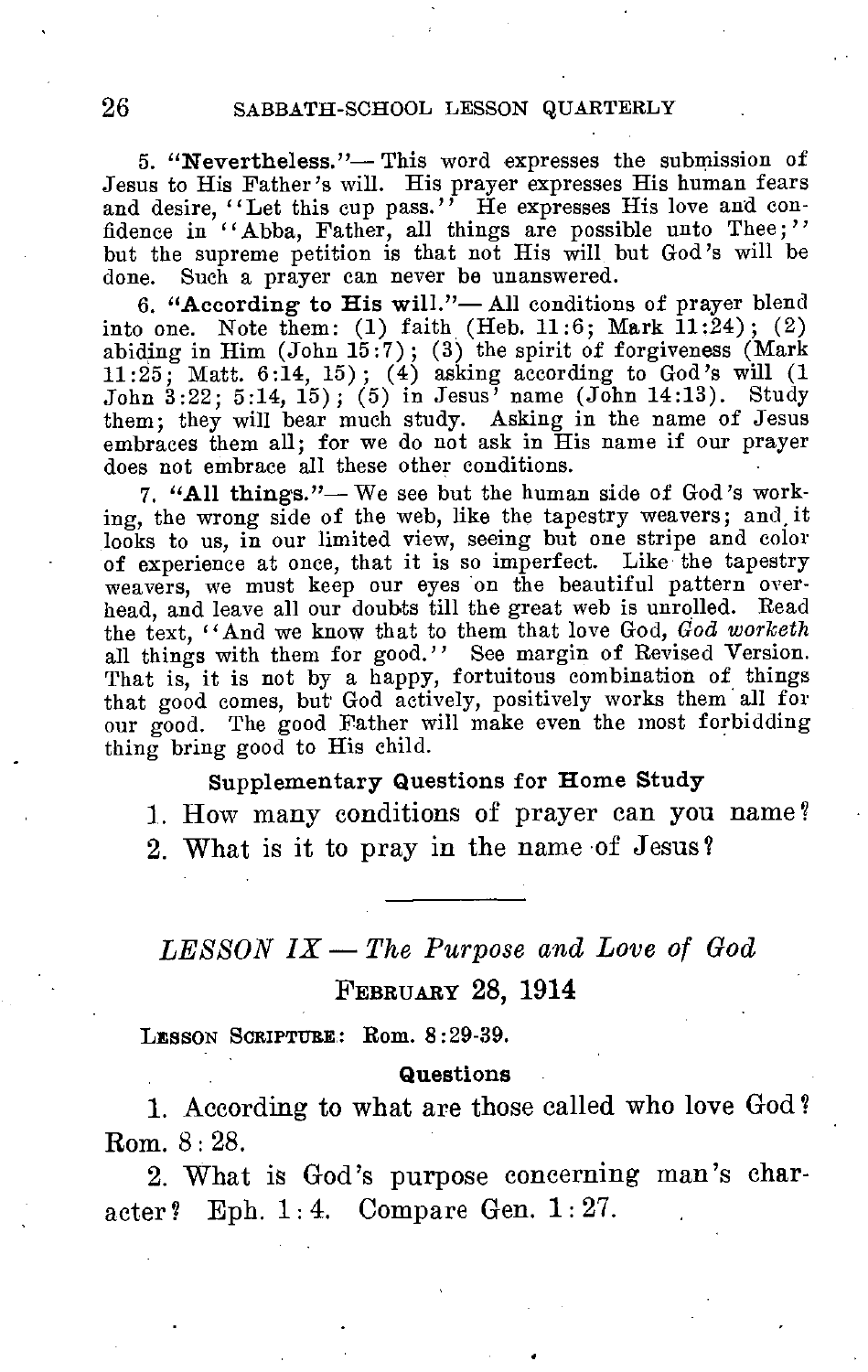| MONDAY<br>Questions 5-9;<br>A comforting lesson<br>note 2<br>TUESDAY<br>Questions 10-13;<br>Some pertinent questions<br>note <sub>3</sub><br>WEDNESDAY Christ does not condemn, but Questions 14, 15.<br>notes $4, 5$<br>saves<br>THURSDAY<br>Victory through Christ | SUNDAY | God's purpose concerning us | Questions 1-4;                   |
|----------------------------------------------------------------------------------------------------------------------------------------------------------------------------------------------------------------------------------------------------------------------|--------|-----------------------------|----------------------------------|
|                                                                                                                                                                                                                                                                      |        |                             | note 1                           |
|                                                                                                                                                                                                                                                                      |        |                             |                                  |
|                                                                                                                                                                                                                                                                      |        |                             |                                  |
|                                                                                                                                                                                                                                                                      |        |                             | Questions 16-18;<br>notes $6, 7$ |

3. What is His purpose concerning man's inheritance? Ps. 115:16.

4. After whose image are His chosen foreordained? Rom. 8•: 29. Note 1.

5. Having thus predestinated, or marked out, their characters, what did He do? Verse 30, first part.

6. They having yielded to His call, what did He do for them? Verse 30, second part.

7. What is His finished work? Verse 30, last part. Note 2.

8. What comforting lesson should we draw from this? Verse 31.

9. What supreme proof has God given that He will do everything for us that is for our good? Verse 32.

10. What pertinent question does the apostle ask? Verse 33, first part.

11. Who only can lay aught to our charge which will hold? Verse 33, the next three words.  $\cdot$ 

12. But what does God do? Verse 33, last part. Note 3.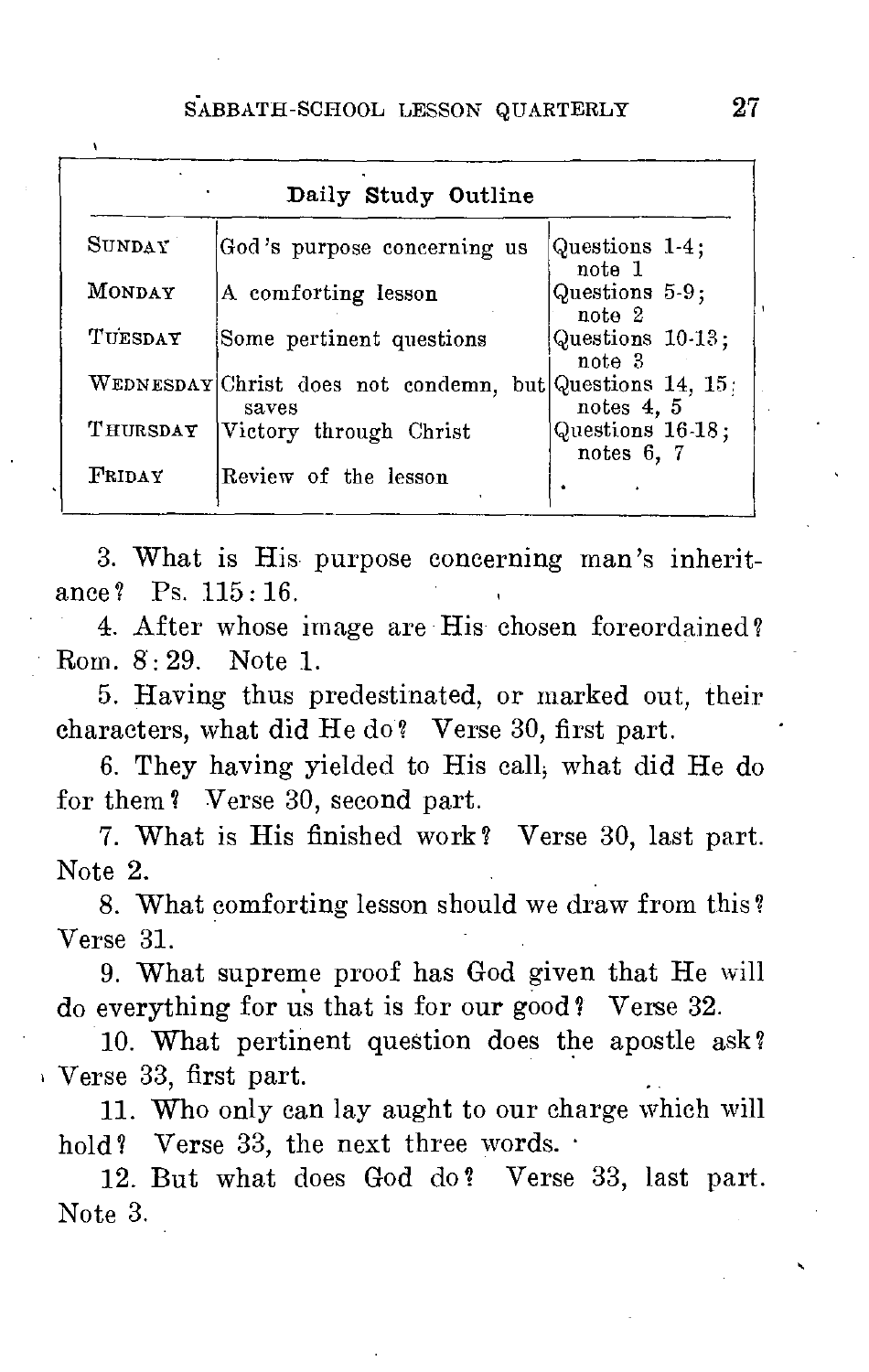28 SABBATH-SCHOOL LESSON QUARTERLY

13. What further question does the apostle ask? Verse 34, first part.

14. But what does He do who can justly condemn ? Verse 34, last part. Note 4.

15. To show the effective love of Christ, what further question does Paul press upon us? Verse 35. Note 5.

16. What scripture is given expressing the condition of the tried and persecuted'? Verse 36. Note 6.

17. How victorious may we be in these severe trials? Verse 37. Note 7.

18. What is the abounding love of God able to do? Verses 38, 39.

### Notes

1. "First-born."— Christ is the First-born in God's purpose in *time;* He is the First-born in *preeminence,* the One who holds preeminent character, and by whose power and grace all others are redeemed. To predestinate is to mark out beforehand.

2. "Predestinate," "called," "justified," "glorified."— It is a glorious succession that God has for us. Some have concluded that verses  $29$  and  $30$  refer to a specific class — those raised from the dead when Jesus was raised; that they were pledges of what God would do for all His children; that their salvation is recorded as a divine assurance to us. It is true now of God's children; they are marked out, called, justified, glorified, in the glory of God's righteousness.

3. "That justifieth."— Meditate upon these great and wonderful assurances of God's love. He, the Infinite One, is the only Being in all the universe who could lay a charge against us which would hold, because our sin is against Him; but the only One who can lay aught against us is the One who justifies. It is as though we were going before the judge for sentence, knowing we were guilty, and knowing that he knew we were; and then to hear him say, in place of pronouncing sentence, "You are free; your transgression is forgiven."

4. "It is Christ that died."— Christ only can condemn. He walked over the same ground perfectly where we made such utter failure. But instead of condemning, He bore our sins and died to save us; nay, more, He lives and intercedes in our behalf. Why should we be discouraged? How could God do more, or give to us greater assurance'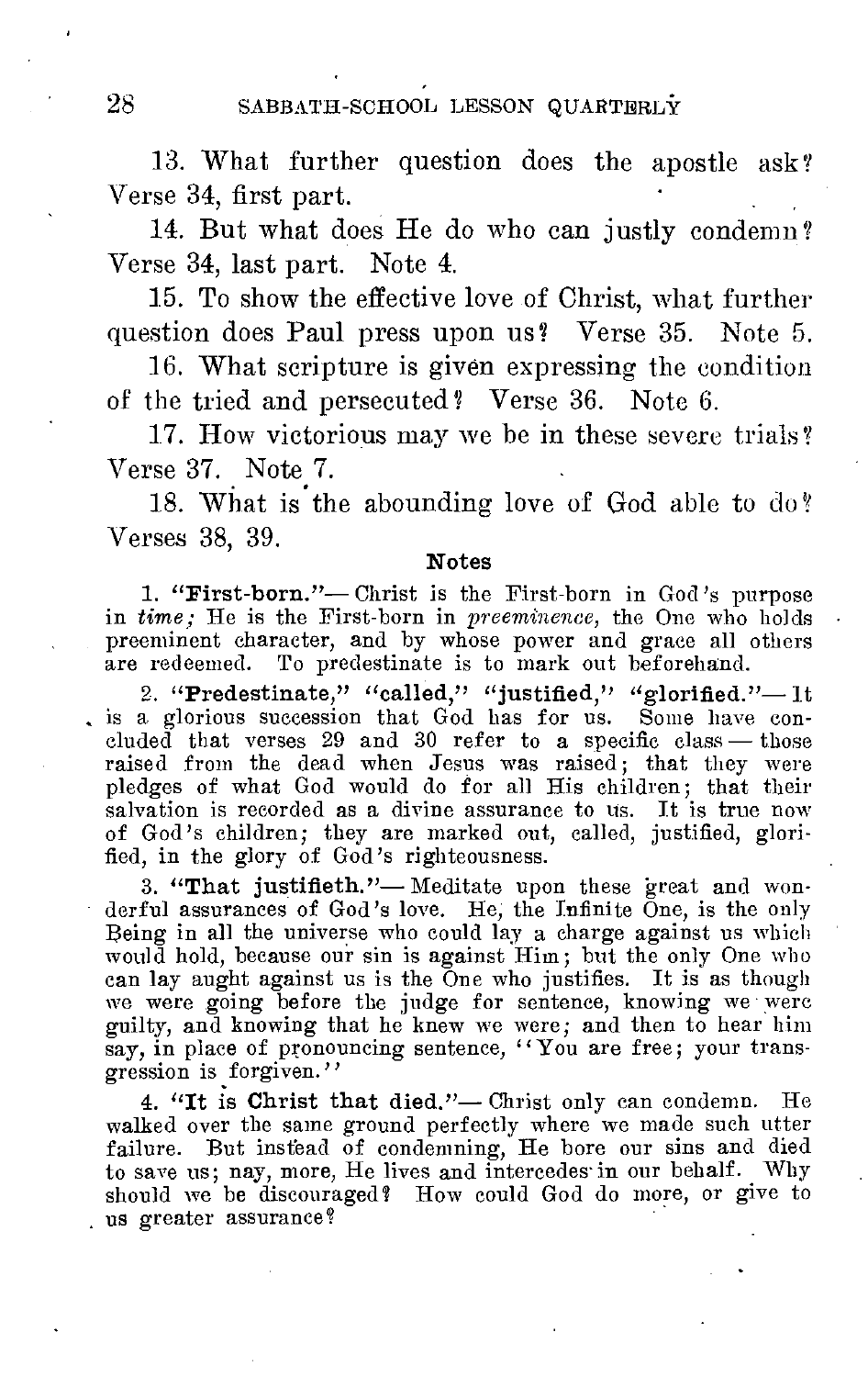5. "Who shall separate us?"— The apostle names seven things in which all fair-weather friends would leave us. Few indeed would care to abide with us through these. But Christ's love is not affected by any of them. He is with His people in all things, in all ways, to the end. He assures us He- will never leave nor forsake us. Heb. 13:5.

6. "As it is written."— Read Ps. 44:22 and the context. The words of this scripture were written in the agony of a defeated, scattered, seemingly forsaken people. The Christians suf-fering all things named in verse 35 would be inclined to feel as the quoted psalm expresses it.

7. "More than conquerors."— The love of God triumphs over all things. In the worst trial that can come upon His people here, they may be "more than conquerors" through Christ. All the evil angels and the principalities of darkness in heavenly places, death and the grave in the lowest,— all, all have been conquered by Him who has assured our salvation.

# *LESSON —The Israel of God and Her Privileges*  MARCH 7, 1914

| Daily Study Outline |                             |                                |
|---------------------|-----------------------------|--------------------------------|
| <b>SHNDAY</b>       | Burdened for others         | Questions 1-5;<br>notes $1, 2$ |
| MONDAY              | Israel's privileges         | Questions 6-8;<br>note 3       |
| TUESDAY             | Adoption; glory bestowed    | Questions 9-11;<br>notes $4-6$ |
| WEDNESDAY           | Comprehensive promises      | Questions 12-14;<br>note 7     |
| THURSDAY            | The only source of blessing | Verses 15-18                   |
| FRIDAY              | Review of the lesson        |                                |

LESSON SCRIPTURE: Rom. 9:1-5.

### Questions

1. After the wonderful revelation of God's love for His people given in chapter 8, with what words does the apostle indicate his sincerity? Verse 1.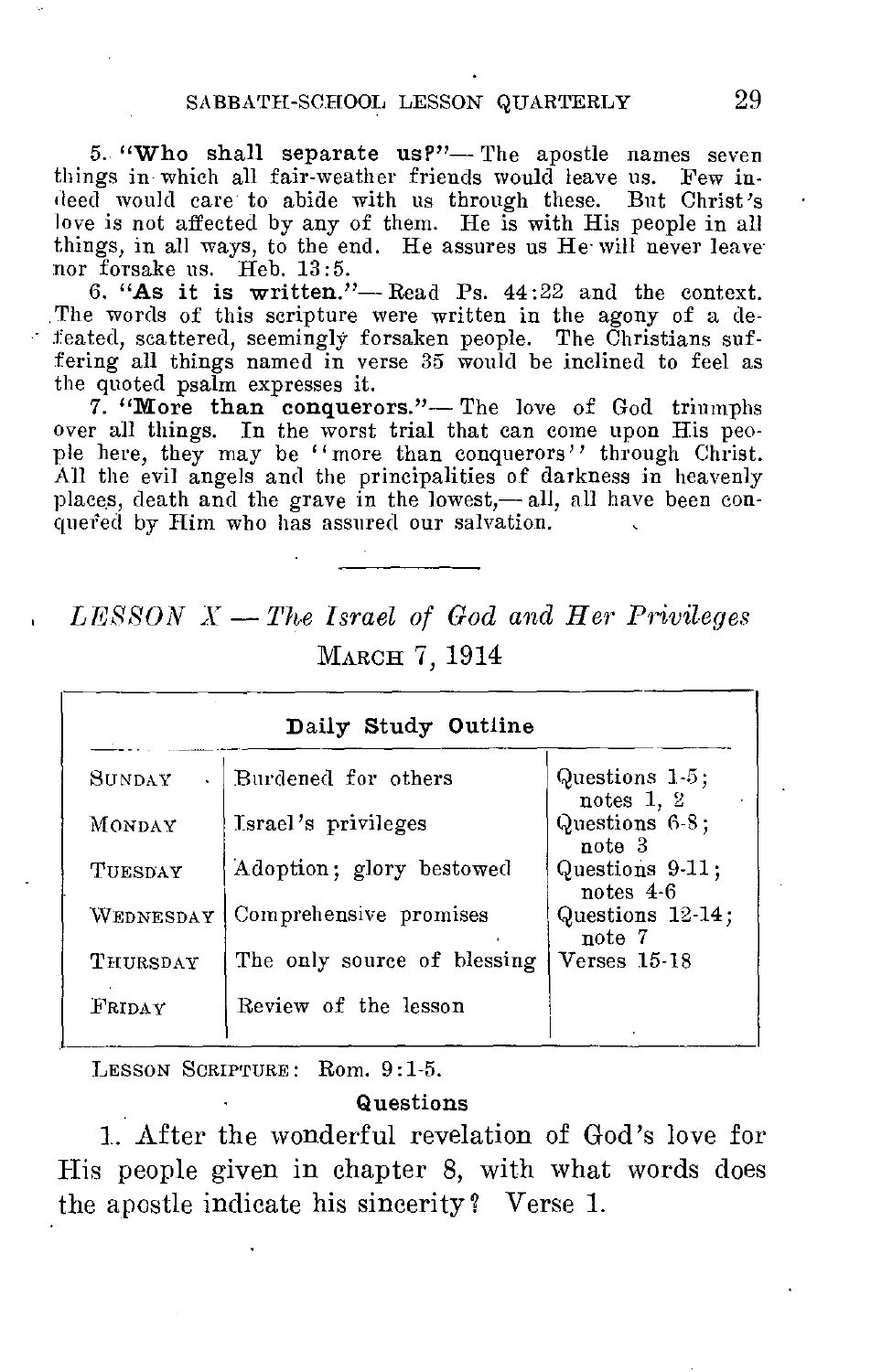## 30 SABBATH-SCHOOL LESSON QUARTERLY

2. How does he express his feelings ? Verse 2. Note 1.

3. How great was his burden of heart for his brethren ? Verse 3. Note 2.

4. What other devoted man of God expressed a similar love for his people? Ex.  $32:30-32$ .

5. With whom did these men have fellowship in suffering for others? Phil. 3: 10.

6. Who were these for whom Paul was so burdened ? Rom. 9 : 4, first clause. Note 3.

7. What eight great privileges does he name as belonging to Israel? Verses 4, 5.

8. What privilege was conferred in the adoption? Ex. 4 : 22 ; Deut. 7 : 7, 8; 4 : 37, 38.

9. What was the purpose of the 'adoption? Ex. 19: 5, 6. Note 4.

10. What glory was bestowed upon Israel ? Ex. 33 : 18, 19; 34 : 5, 6; Num. 23 : 21. Note 5.

11. By what covenants were they bound to God? Ex. 24 : 3-8; Jer. 31: 31-34. Note 6.

12. What came to them in the giving of the law? Ex.  $20:19, 20$ ; Deut.  $4:35, 36, 40$ . Note 7.

13. What is comprehended in the "service" of God? - The life of obedience, and worship in harmony with the word of God.

14. How comprehensive are His promises ? - The promises include righteousness by faith in the promised Seed, life and inheritance, and eternal salvation. See Gen. 22: 17, 18; Rom.  $4:3$ , 13; Gal. 3: 29; Acts 26: 6-8, etc.

15. What ought the fathers to have been to them ? John 8 : 39; Heb. 11: 8-10.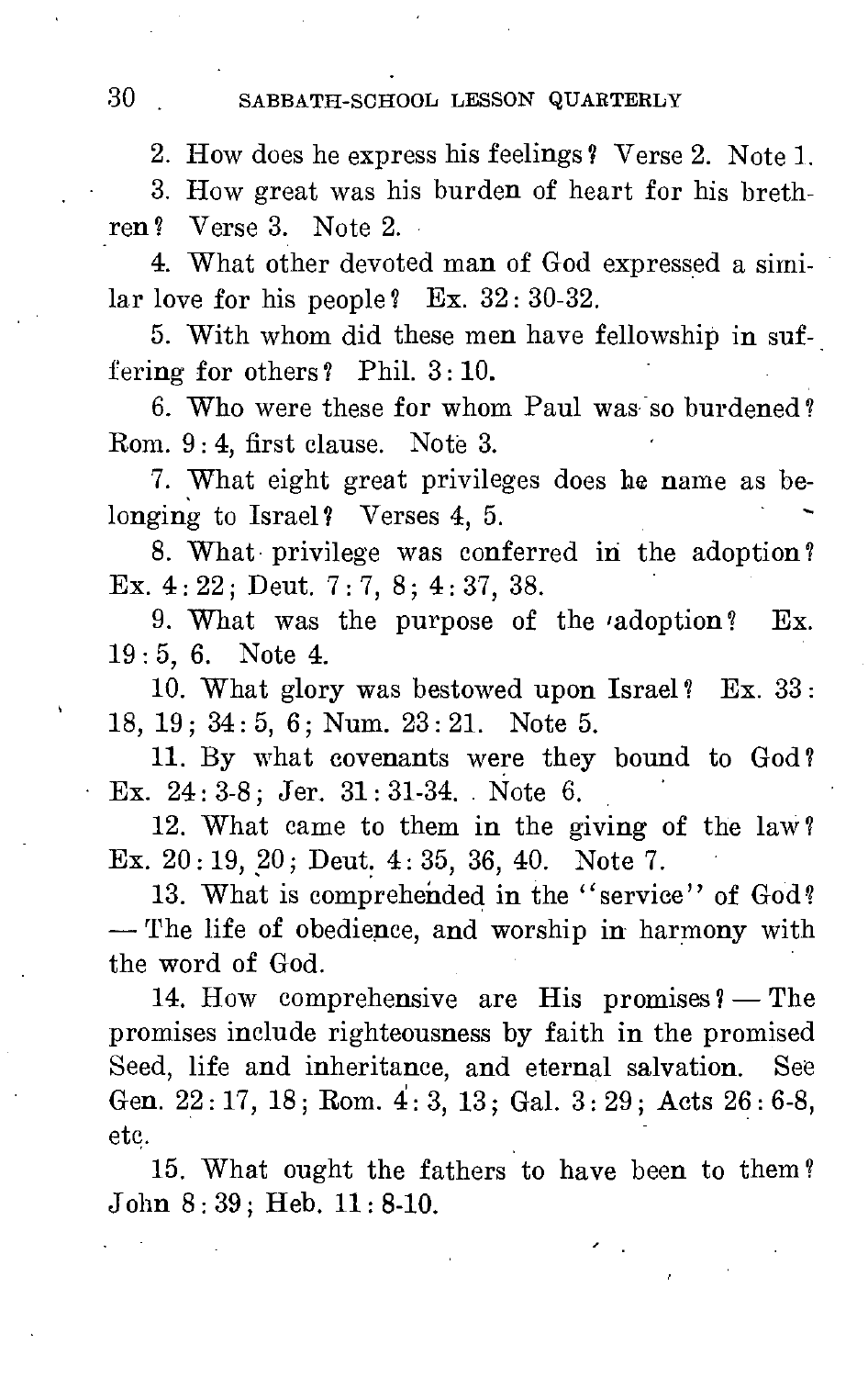16. In whom did all these blessings center ? Rom.  $9 \cdot 5$ .

17. Through what race on the human side does salvation come to us? John  $4:22$ .

18. Through whom do we receive all these blessings Eph.  $3:6$ .

### **Notes**

**1. "Heaviness and . . . sorrow."—** He who accepts Jesus Christ and His service must not seek a bed of roses, or a time of idle joy or selfish ease. He will lose his burden of sin; that will roll off at the foot of the cross; but if he has the Spirit of Christ, he will be burdened and heavy of heart oftentimes for others. He will know the night seasons of prayers and tears; he will meet the mounts of temptation and the gardens of Gethsemane. That soul who is not burdened for others has never found full fellowship with Christ.

**2. "I could wish that myself were accursed."—** That is, if his eternal loss would but save those he loved, be would be willing to make the sacrifice,— not a mere temporary one, but an eternal giving up of all things for the salvation of his people. "Accursed" is more literally "anathema," or as in the Old Testament, "devoted," doomed to die. It was the spirit which actuated our Lord, and which was manifest in Moses.

**3. "Israelites."—** Descendants of him who by the brook Jabbok, in wrestling with the Angel, prevailed with God, and won the name of Israel. Gen. 32:24-30. But they were descendants according to the flesh. "Israel" meant character when given to Jacob; it was a mere name of a people with most of his children. Even so it is now with the name ""Christian."

**4. "The adoption."—** It is true that God adopted Israel that He might save them. He brought them out that He might bring them in; but it was not to a selfish salvation, or a lordly position over the nations, that He adopted them. They were to be priests to the nations, and teach them the way of the Lord; to declare His glory among the nations, and His high and exalted position above all other gods. They were placed in the very highway of nations, that they might be preeminently a missionary people. When they failed to retain or obtain this spirit, there was trouble and calamity. For the same purpose God has adopted us. Peter 2:9.

**5. "The glory."—** This was the glory of God's character, His righteousness, for which His glorious and holy name stood. God placed His glory upon that people, and saw no iniquity among them.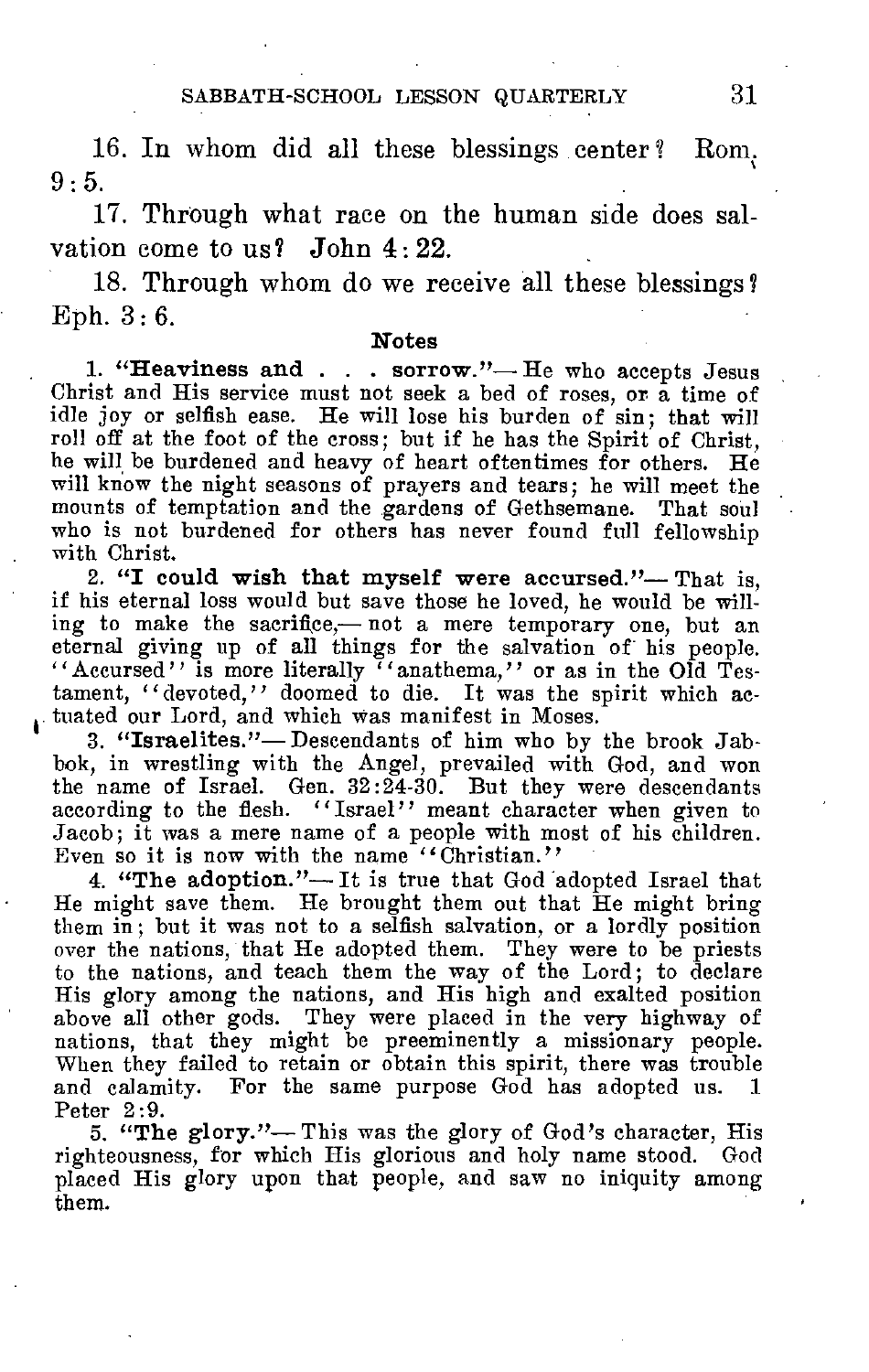6. "The covenants."— A covenant based upon human promises, a new covenant based upon God's promises. The first ought to have taught them humility, and that personal righteousness can not come through a national covenant. The new covenant — the everlasting covenant — is based on the promises of God in Jesus Christ.

7. "The law."— God loved His people, therefore He gave the law. Deut. 33:2, 3. He gave them the law that they might receive it into their hearts, and so not sin against Him.  $Ps.^{^\sim}17:4$ ; 119:11. Thus would they reveal His character to the world. It was a marvelous honor to receive the law of the Most High from heaven for a world. It is even so now.

## *LESSON' XI — God's Mercy in Election*

### MARCH 14, 1914

|          | Daily Study Outline                                                   |                               |
|----------|-----------------------------------------------------------------------|-------------------------------|
| SUNDAY   | The natural seed not all counted Questions 1-4;<br>as the true Israel | note 1                        |
| MONDAY   | Who are the true Israel?                                              | Questions 5-8;<br>notes $2-4$ |
| TUESDAY  | Prophecy of Jacob's seed                                              | Questions 9-12;<br>note 5     |
|          | WEDNESDAY Whom God hardens                                            | Questions 13-16:<br>note 6    |
| Thursday | Whom God shows mercy                                                  | Questions 17-20;<br>note 7    |
| FRIDAY   | Review of the lesson                                                  |                               |

LESSON SCRIPTURE: Rom. 9:6-18.

### Questions

1. What did we learn, in our last lesson, of Paul's feeling toward the people of his own nation? See verses 2, 3.

2. Did he mean by this that God's word to them had been in vain? Verse 6, first part.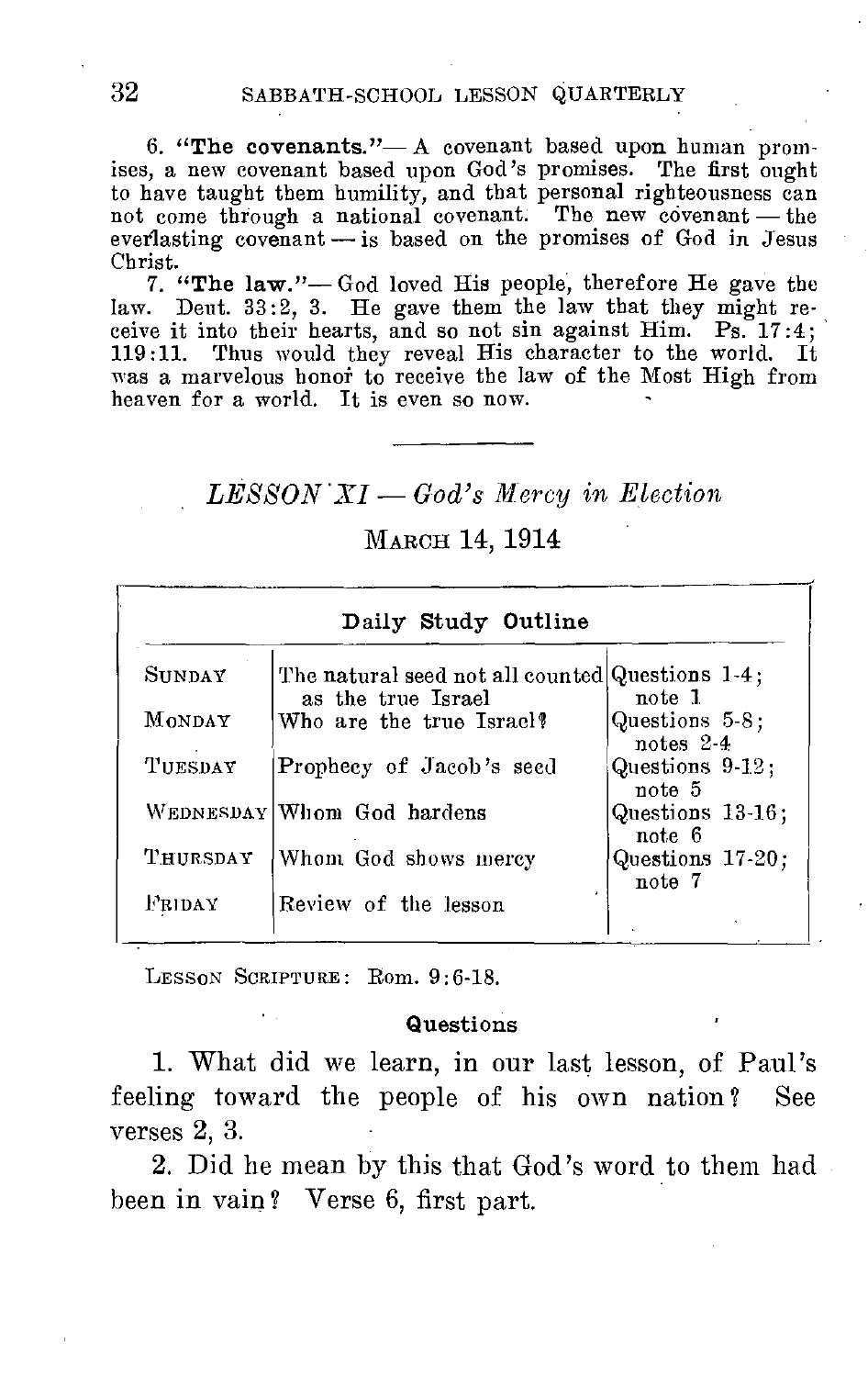3. Are all the natural seed of Israel part of true Israel ? Verse 6, last part.

4. Are all the children of Abraham children of promise? Verse 7, first part. Note 1.

5. Through which of Abraham's sons is this promised seed perpetuated ? Verse 7, second part. Note 2.

6. Who then are not, whatever their lineage, the children of God ? Verse 8, first part. Who alone are counted for the seed? Verse 8, last part. Note 3.

7. On what word is the promise of the seed based ? Verse 9. Note 4.

8. Did the hope rest upon any decree or planning of man, or upon the word alone? Verse 10.

9. In all this work of God for man, what must stand? Verse 11, first part. Note 5.

10. Upon what does this purpose not stand? Of whom is it? Verse 11, last part.

11. What is predicted of Jacob's seed? Verses 12, 13.

12. How is the righteousness of this choice stated? Verse 14.

13. What did God declare to Moses? Verse 15.

14. With whom then does the issue rest? Verse 16.

15. What illustration is given of this scripture 7 Verse 17.

16. What twofold object had God in His dealings with Pharaoh? Verse 17, last part. Note 6.

17. To what conclusion then does the apostle come? Verse 18.

18. Upon what one class is it the Lord's will to show mercy ? Ex. 20:6.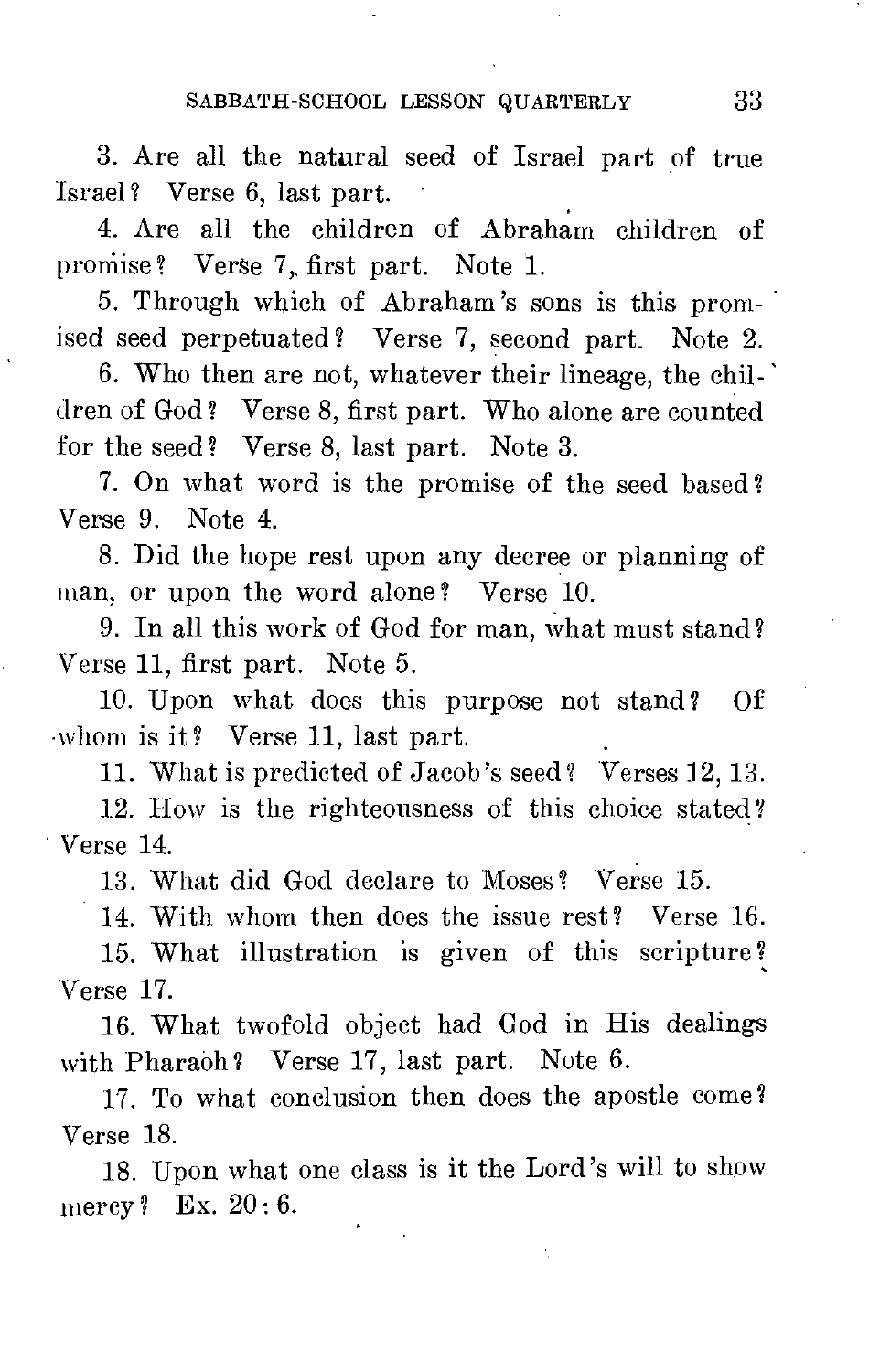19. Upon what other class does He will to show mercy ? Isa. 55: 6, 7. Note 7.

20. Whom will the Lord harden? 2 Thess. 2: 10-12.

#### **Notes**

**1. "Not all Israel."—** Keep the distinction in mind. There is Israel according to the flesh, the carnal descendants of Jacob. There is also the true Israel, who like Jacob wrestled earnestly with the Angel. They are not all true Israel that are of Israel according to the flesh. As we might say, They are not all Christians who are so called.

**2. "In Isaac."—** Ishmael was as truly Abraham's child as was Isaac; but the former was after the flesh, seeking to obtain the promise by man's devising, while the latter was the child of promise, given by the power of God. See the allegory in Gal. 4:22-31. The children of promise are we if by faith we embrace it. Behind it is all the power of God for victory.

**3. "Which are the children of the flesh."—** This does not imply that the children of the flesh may not become the children of promise; but it is an emphatic declaration that fleshly descent, however honorable, does not make us children of God. As a matter of fact, all humanity are born children of the flesh, some of humanly honorable descent, some of dishonorable, but they must "be born from above" (John 3:3, margin) to become the children of God. •Compare Eph. 2:1, 3, 12 with 2:13,'19.

**4. "The word."—** In the case of Sarah, God wrought a miracle. So He does in regenerating every soul of man.

**5. "According to election."—** God's purpose must stand; and to carry out that purpose, He uses sometimes to us strange means. Sometimes He uses men for these purposes, regardless of character. His use of them does not even imply their salvation. Nor does His rejection of others, or His refusal to use them for a definite purpose, mean to them loss of salvation. The election of Jacob for the channel of the holy Seed did not, mean the utter rejection of Esau. The choice of Judah for the same purpose did not mean the loss of salvation by his brothers. Election to eternal character and life involves our choice as well. Not that it is not according to God's purpose, but every soul may choose or reject the purpose of God.

6. "That I might show My power."—That God might show His power in Pharaoh; that God's name might be declared throughout the earth. Now "God is no respecter of persons."<br>He longs to save all men. "As I live, saith the Lord have no pleasure in the death of the wicked; but that the wicked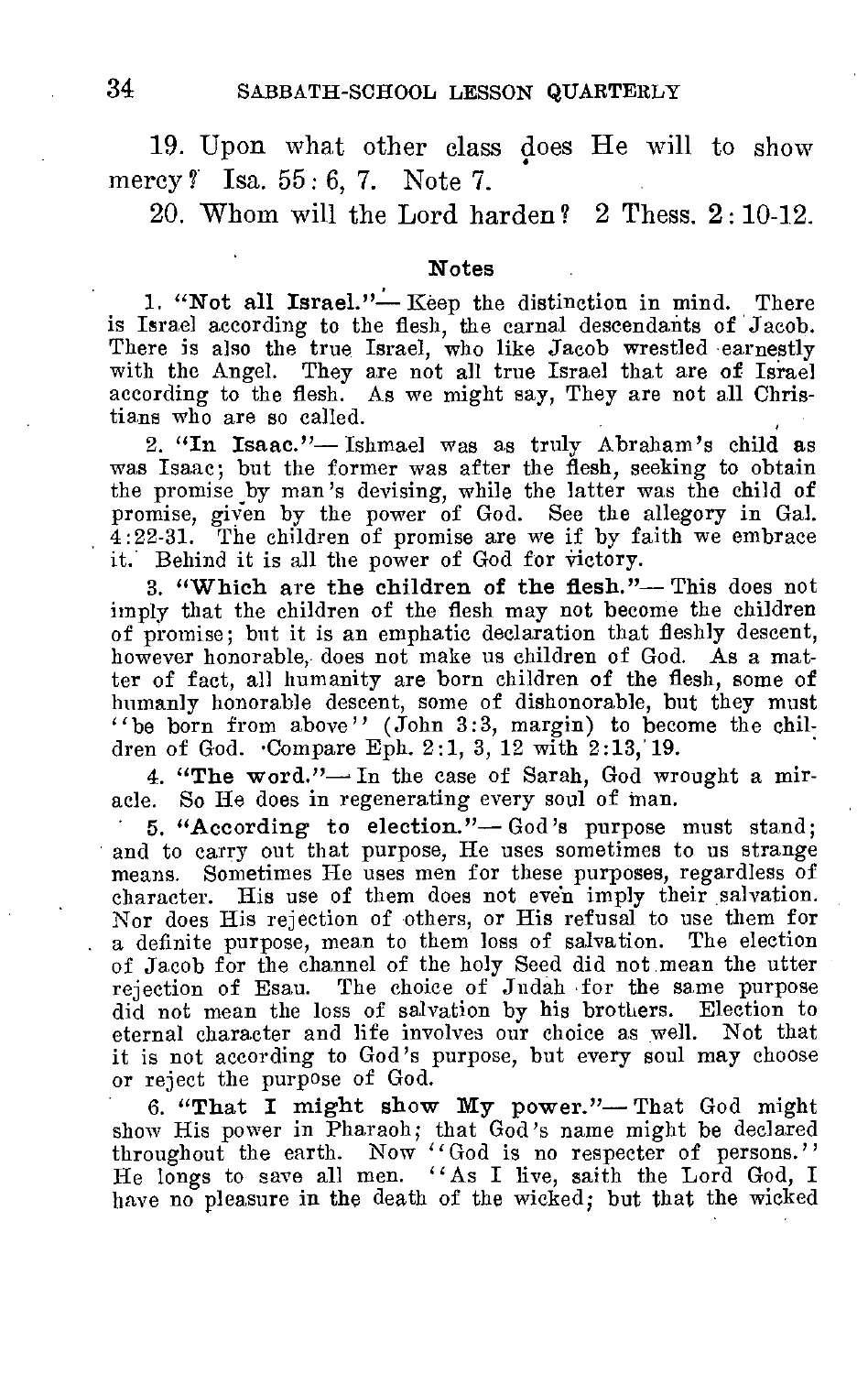turn from his way and live: turn ye, turn ye from your evil ways; for why will ye die?" In harmony with these principles, study this verse. "Raised thee up" is equivalent to "brought thee to the throne," "caused thee to reign." God brought this king to the throne of Egypt for the twofold purpose above stated. If Pharaoh had yielded to God as did Nebuchadnezzar, God's power would have been wrought in the king of Egypt's conversion, even as it was in the king of Babylon's. See Dan. 4:34. By his conversion at the head of the Egyptian kingdom, God's name, as in the case of Nebuchadnezzar, would have been spread abroad throughout the world. See Dan. 3:29; 4:1, 3. Pharaoh rejected God's plan for him, but God's purpose was carried out just the same, to Pharaoh's eternal loss, when it might have been to his eternal gain. God chose Pharaoh for this special twofold purpose, irrespective of character. In it Pharaoh might have found the higher choosing.

7. "Mercy on whom He will."— It is God's will to show mercy to all who will yield to His eternal purpose. Howsoever great a sinner one may be, God will multiply pardon. And He will never reject till, like Pharaoh, men choose darkness rather than light, and will not receive the love of the truth or the Holy Spirit. Compare 2 Thess. 2:10 with Rom. 5:5.

*LESSON XII — God's Mercy in Election (Continued)* 

MARCH 21, 1914

| Daily Study Outline |                                                               |                              |
|---------------------|---------------------------------------------------------------|------------------------------|
| SUNDAY              | A question and answer                                         | Questions 1-3;<br>note 1     |
| MONDAY              | Vessels of wrath; vessels of Questions 4-7;<br>mercy          | notes $2-4$                  |
| TUESDAY             | The work will be finished                                     | Questions 8-10;<br>notes 5-7 |
| WEDNESDAY           | The Preserver of righteousness Questions 11-13                |                              |
| THURSDAY            | Why Israel failed to obtain Questions 14.16;<br>righteousness | note 8                       |
| FRIDAY              | Review of the lesson                                          |                              |

LESSON SCRIPTURE: Rom. 9:19-33.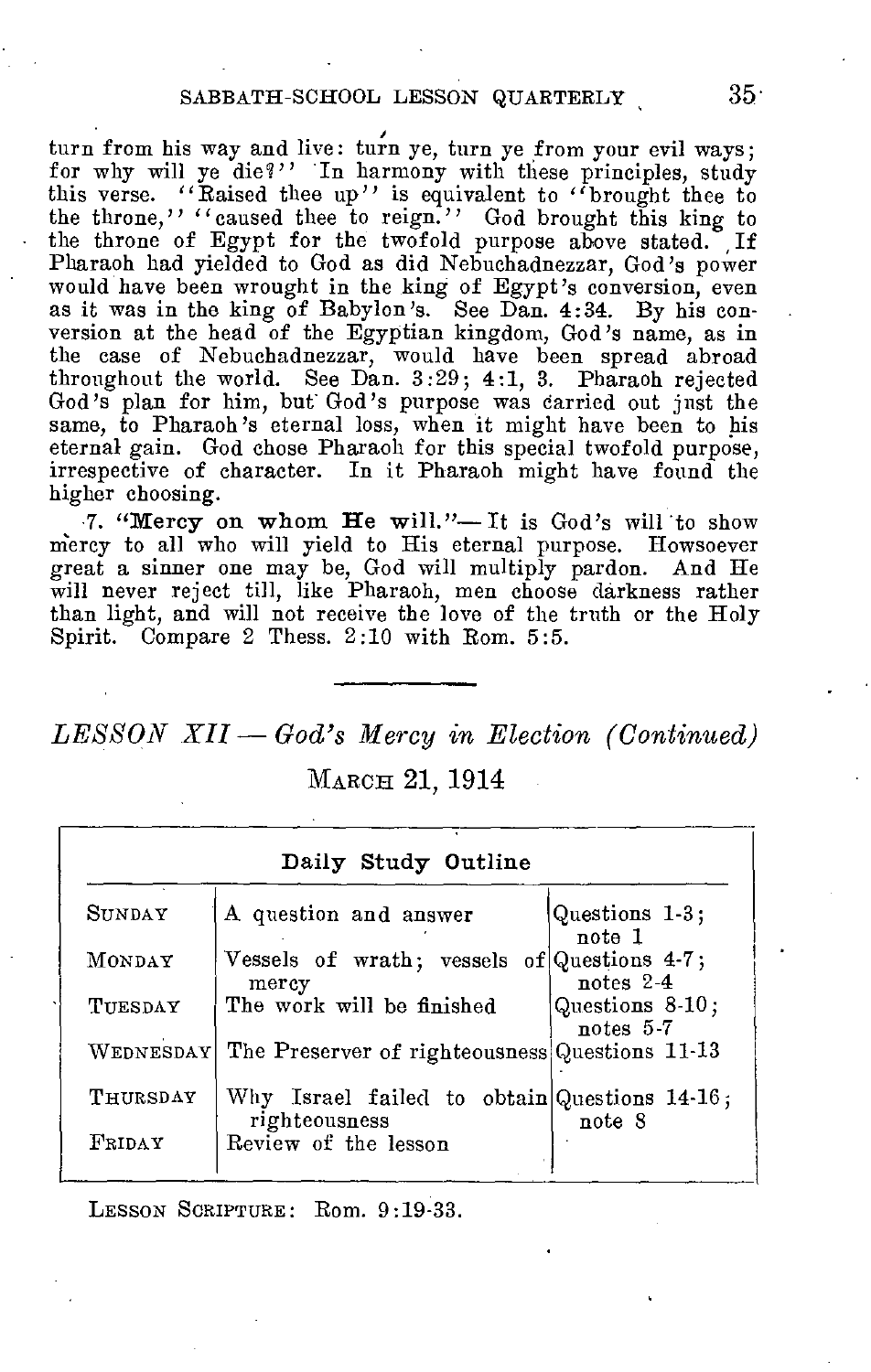### Questions

1. In the light of God's workings, what question of the objector is anticipated? Verse 19.

2. What reply does the apostle make to this? Verse 20. Note 1.

3. What illustration does the apostle use to show God's sovereignty ? Verse 21.

4. What does God do regarding vessels of wrath ? Verse 22. Note 2.

5. What does He make known to the vessels of mercy ? Verse 23.

6. What evidence of God's mercy is thus cited? Verse 24. Note 3.

7. By what prophet does he prove this? Verse 25; Hosea 2: 23. Note 4.

8. What transformations will God's mercy and grace work in the earth? Rom.  $9:26$ . Note 5.

9. What hope is given us from Isaiah? Verse 27. Note 6.

10. What will God do notwithstanding man's sin and rebellion? Verse 28. Note 7.

11. To whom then do we owe the preservation of righteousness in the earth? Verse 29.

12. By what means alone did the Gentiles receive God's mercy ? Verse 30.

13. Who failed in this respect? Verse 31.

14. Why did Israel of old fail of God's righteousness? Verse 32, first part.

15. At what did they stumble? Verse 32, last part.

16. What hope is given us in this stone of stumbling ? Verse 33. Note 8.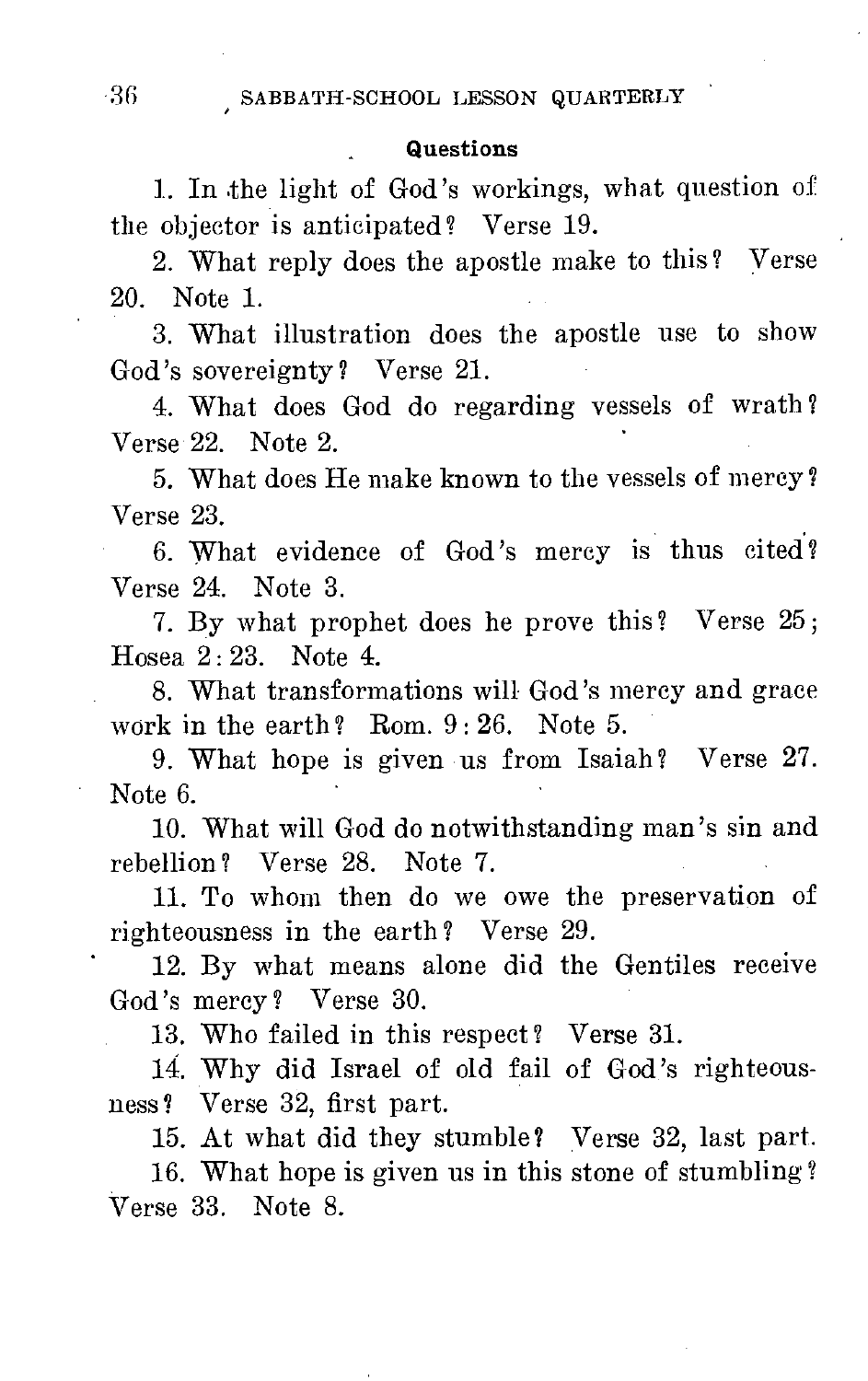### SABBATH-SCHOOL LESSON QUARTERLY 37

#### Notes

1. "Why?"-Our poor human heart often asks "Why?" when it is better to trust to God's infinite wisdom, power, and love, and eternal, rightful sovereignty. Let us not, by our murmuring, place ourselves on the outside of. His purposes toward every soul. "For I know the thoughts that I think toward you, saith the Lord, thoughts of peace, and not of evil, to give you an expected end."  $\tilde{J}$  Jer. 29:11.

2. "Vessels of wrath."-God did not make them such they fitted themselves for that; and He, the great, loving God, endures with much long-suffering. They need not remain vessels of wrath. "In a great house there are . . . vessels, . . . some to honor, and some to dishonor. If a man therefore purge him self from these, he shall be a vessel unto honor, sanctified, and meet for the Master's use, and prepared unto every good work." 2 Tim. 2:20, 21.

3. "Even us."— Every saved soul among Jews and Gentiles was a demonstration of  $\ddot{G}$ od's mercy toward all; for He "is no respecter of persons," and every man will be left without excuse.

4. "Osee" is a Greek form of the Hebrew "Hosea." Read the passage in Hosea, and note the class of people out of whom God gathers His people. See also 1 Cor. 6:9-11 and many other passages.

5. "Ye are not My people."— The book of Acts and the epistles of Paul are records of the transforming power of God's mercy, and so has been the history of Christianity from that day to this. From sin to righteousness, from darkness to light, from vice to virtue, from death to life, from paganism, with all its sins, to Christianity, with all its graces - such has been the transforming power of His mercy and grace. In lands of the greatest darkness, where righteousness has been unknown, there the Word has begotten "children of the living God."

6. "Esaias."— A form of "Isaiah." Remnant.— The Revised Version has a stronger thought: "It is the remnant that shall be saved." The quotation is from Isa. 10:22: "For though thy people,Israel, be as the sand of the sea, *only a remnant* of them shall return." R.V. It is ever the remnant, those who yield to God's purpose.

7. "Finish the work."— Yet God will finish His work. Man's unbelief and hardness of heart will not frustrate God's work forever. Sometime it will close quickly, and that day draws on apace.

8. "Whosoever."- This is in harmony with all that has been said by the apostle; for notwithstanding God's sovereignty and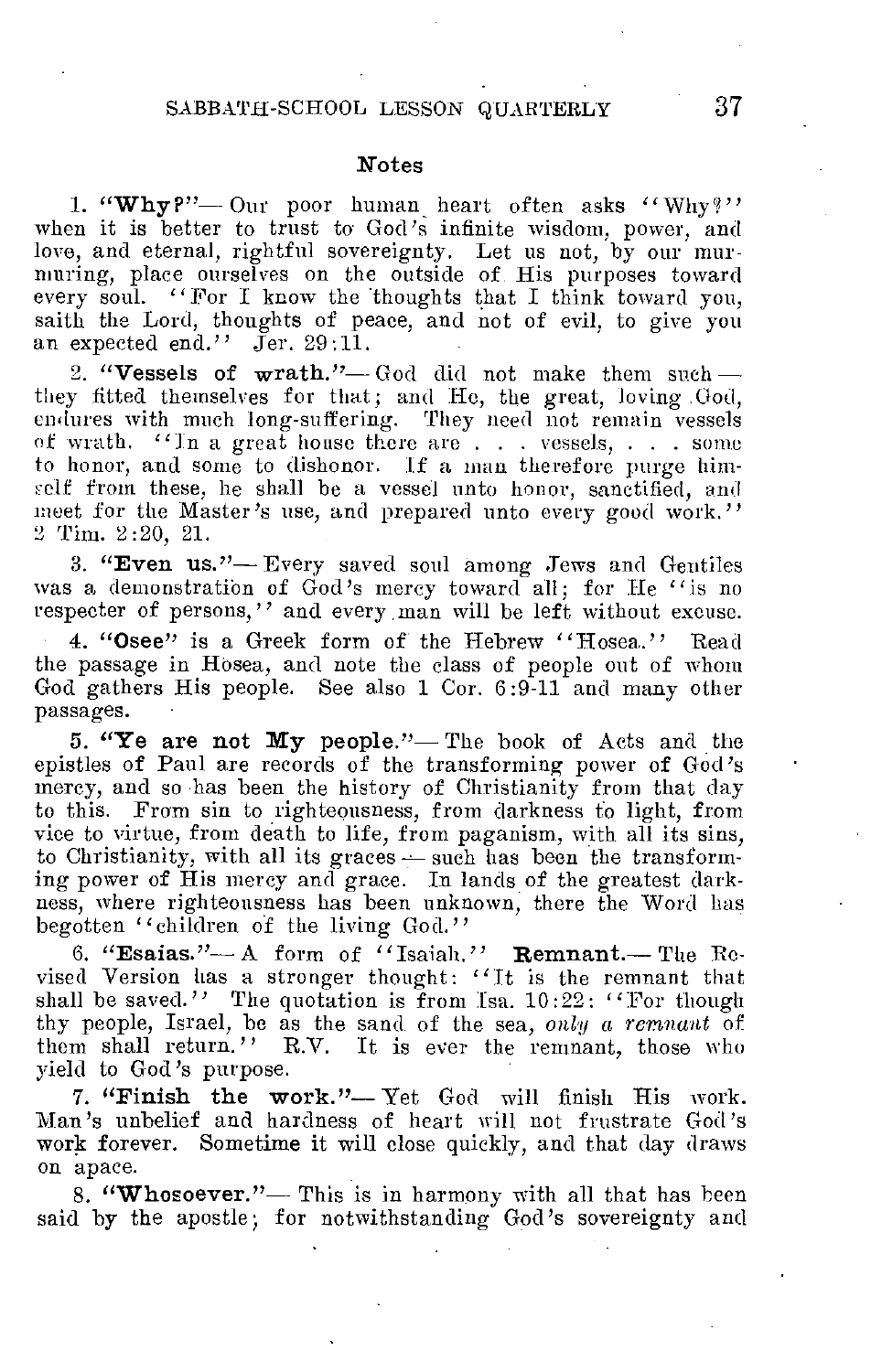arbitrary choosing to special work, eternal life is possible for all. "Whosoever" is not used of the Spirit to tantalize or mock the sinner. Upon that Stumbling-stone, Christ Jesus, all can build if they will, and not be ashamed.

# *LESSON XIII — Review .*

## MARCH 28, 1914

| Daily Study Outline |                                                                         |                  |  |
|---------------------|-------------------------------------------------------------------------|------------------|--|
| SUNDAY              | Baptism, its meaning; right-Lessons 1, 2<br>eousness and life           |                  |  |
| MONDAY              | The sinner and the law; deliv-Lessons 3, 4<br>erance                    |                  |  |
| TUESDAY             | The flesh and the Spirit; adop-Lessons 5, 6<br>tion                     |                  |  |
|                     | WEDNESDAY Glory and deliverance; work-Lessons 7, 8<br>ings for our good |                  |  |
| THURSDAY            | Purpose and love of God; Is- Lessons 9, 10<br>rael's privileges         |                  |  |
| FRIDAY              | Election; God's mercy                                                   | Lessons $11, 12$ |  |

REVIEW SCRIPTURE: Romans, chapters 6-9.

### Questions

1. From what is it the purpose of God's grace to save us? For what three acts in the plan of salvaticn does baptism stand? In what two relationships are Christians to reckon themselves ? Lesson 1.

2. What should not reign within us?. To what are we not, and to what are we, to yield? Whose servants are we? What contrasts have we between the results of the service of sin and the service of righteousness ? Lesson 2.

3. What is the relationship of the sinner to the law? What does the law reveal to him ? What law is referred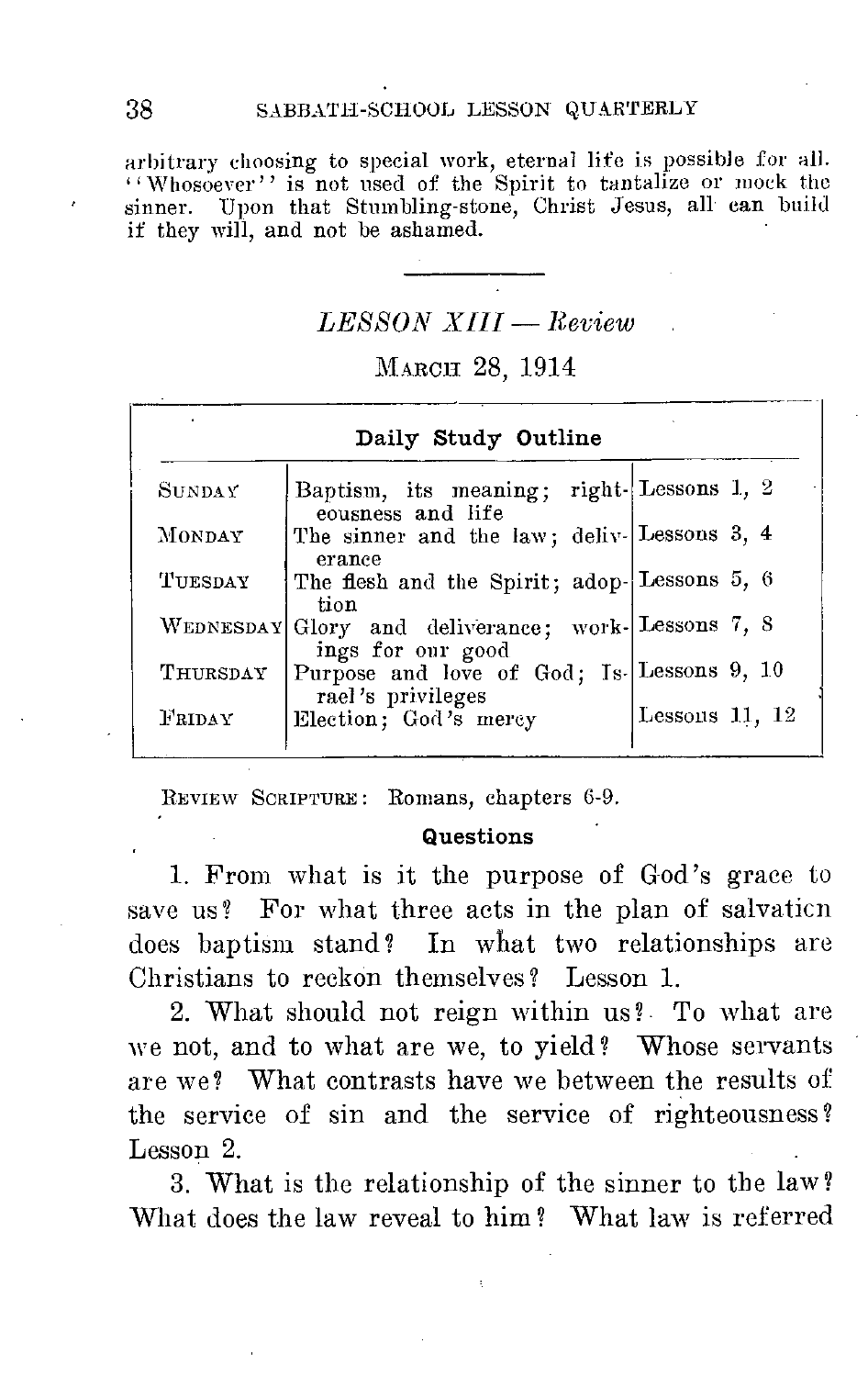to ? For what purpose are we delivered from its condemnation? Lesson 3.

4. What is the character of God's law ? Where lies the trouble, and how serious is it? In whom is deliverance ? Lesson 4.

5. For whom is there no condemnation? Why? For what purpose are we set free? What is the only reason man can not please God ? Lesson 5.

6. Through whom alone can the enmity be taken away and righteousness enthroned ? What will the indwelling Spirit do for us? What will it make us? Lesson 6.

7. How should we regard the sufferings of this present time? For what glorious, event soon to come arc all waiting? Lesson 7.

8. What mighty Helper has God given us in our infirmities? Why will that Helper's intercession avail for us ? Yielding to all this, what will God make all things do ? Lesson 8.

9. What proof has God given us that He will supply all that we need ? What mighty Helpers have we who could in justice condemn us? What shall separate us from the love of Christ? Lesson 9.

10. For whom was Paul greatly burdened? What great privileges had God given to the Israelites? Through whom do all these blessings come to us? Lesson 10.

11. Who are the true seed of Israel? Upon whom is it God's will to have mercy? Whom alone will He harden? Lesson 11.

12. What illustration is given to show the sovereignty of God? Is His sovereignty inconsistent with fullest